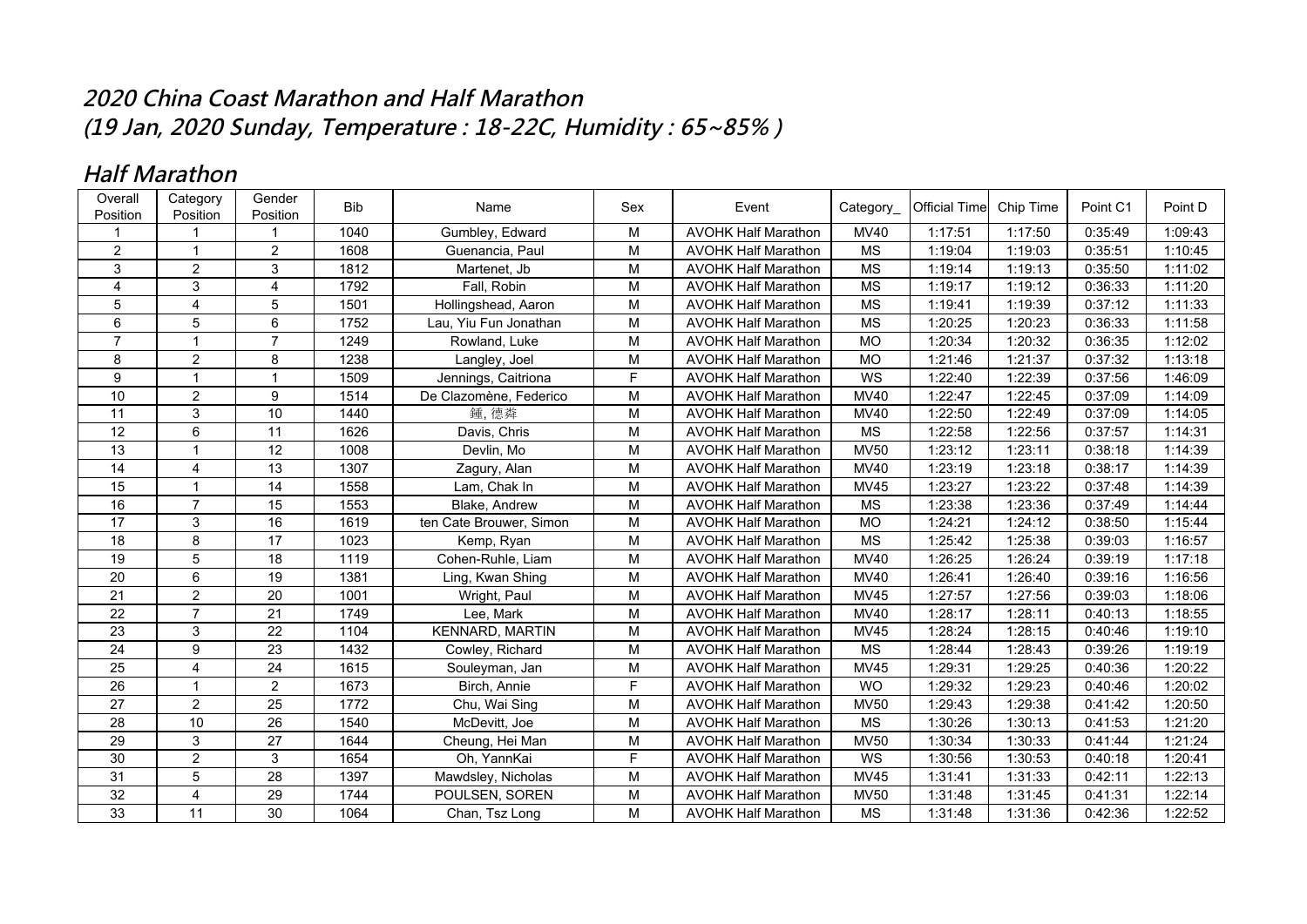| 34              | 8               | 31              | 1734 | Kirkman, Jeremy         | M              | <b>AVOHK Half Marathon</b> | MV40                   | 1:32:12 | 1:32:02 | 0:41:52 | 1:22:35 |
|-----------------|-----------------|-----------------|------|-------------------------|----------------|----------------------------|------------------------|---------|---------|---------|---------|
| $\overline{35}$ | $\mathbf{1}$    | $\overline{4}$  | 1455 | Matsui, Megumi          | F              | <b>AVOHK Half Marathon</b> | <b>WV40</b>            | 1:32:30 | 1:32:29 | 0:41:09 | 1:22:43 |
| 36              | 6               | $\overline{32}$ | 1126 | chorus, servaas         | $\overline{M}$ | <b>AVOHK Half Marathon</b> | <b>MV45</b>            | 1:32:47 | 1:32:40 | 0:43:02 | 1:23:32 |
| $\overline{37}$ | 5               | 33              | 1512 | Liu, Mick               | M              | <b>AVOHK Half Marathon</b> | <b>MV50</b>            | 1:32:49 | 1:32:38 | 0:41:50 | 1:23:26 |
| $\overline{38}$ | $\overline{a}$  | 5               | 1472 | Monahan, Colette        | F              | <b>AVOHK Half Marathon</b> | <b>WO</b>              | 1:33:10 | 1:33:00 | 0:41:52 | 1:22:56 |
| 39              | $\overline{7}$  | 34              | 1590 | wong, wing tak          | M              | <b>AVOHK Half Marathon</b> | <b>MV45</b>            | 1:33:23 | 1:33:07 | 0:42:36 | 1:23:39 |
| 40              | 6               | 35              | 1465 | Williams, Mike          | M              | <b>AVOHK Half Marathon</b> | <b>MV50</b>            | 1:33:32 | 1:33:27 | 0:43:24 | 1:24:15 |
| 41              | 9               | 36              | 1478 | Garnett, Jonathan       | M              | <b>AVOHK Half Marathon</b> | MV40                   | 1:33:45 | 1:33:28 | 0:43:37 | 1:24:06 |
| 42              | 10              | $\overline{37}$ | 1364 | Vaid, Mayank            | $\overline{M}$ | <b>AVOHK Half Marathon</b> | <b>MV40</b>            | 1:33:51 | 1:33:42 | 0:42:42 | 1:24:14 |
| 43              | 8               | 38              | 1530 | Edwards, Jason          | M              | <b>AVOHK Half Marathon</b> | MV45                   | 1:33:59 | 1:33:40 | 0:43:53 | 1:24:41 |
| 44              | $\mathbf{1}$    | 39              | 1426 | Chu, Man Wai            | M              | <b>AVOHK Half Marathon</b> | <b>MV55</b>            | 1:34:01 | 1:33:59 | 0:42:13 | 1:23:52 |
| 45              | $\overline{4}$  | 40              | 1695 | Hillier, Brett          | M              | <b>AVOHK Half Marathon</b> | <b>MO</b>              | 1:34:12 | 1:33:50 | 0:43:47 | 1:24:56 |
| 46              | $\overline{11}$ | 41              | 1335 | Philip, Nigel           | $\overline{M}$ | <b>AVOHK Half Marathon</b> | <b>MV40</b>            | 1:34:17 | 1:33:59 | 0:43:52 | 1:24:35 |
| 47              | 9               | 42              | 1018 | Youngs, Timothy         | ${\sf M}$      | <b>AVOHK Half Marathon</b> | <b>MV45</b>            | 1:34:26 | 1:34:21 | 0:42:04 | 1:24:18 |
| 48              | $\overline{7}$  | 43              | 1055 | Hui, Hu                 | M              | <b>AVOHK Half Marathon</b> | <b>MV50</b>            | 1:34:48 | 1:34:44 | 0:43:35 | 1:25:06 |
| 49              | 10              | 44              | 1632 | Wendleken, Tyler        | M              | <b>AVOHK Half Marathon</b> | <b>MV45</b>            | 1:34:50 | 1:34:45 | 0:42:35 | 1:24:54 |
| 50              | 11              | 45              | 1294 | Francis, Wayne          | M              | <b>AVOHK Half Marathon</b> | <b>MV45</b>            | 1:35:01 | 1:34:47 | 0:44:52 | 1:25:28 |
| 51              | 8               | 46              | 1049 | Yu, Tak Yiu             | $\overline{M}$ | <b>AVOHK Half Marathon</b> | <b>MV50</b>            | 1:35:06 | 1:35:01 | 0:43:32 | 1:25:18 |
| 52              | 12              | 47              | 1753 | Winbur, Steven          | $\overline{M}$ | <b>AVOHK Half Marathon</b> | $\overline{\text{MS}}$ | 1:35:07 | 1:34:34 | 0:44:51 | 1:25:35 |
| 53              | 12              | 48              | 1655 | Warner, Warren          | M              | <b>AVOHK Half Marathon</b> | <b>MV45</b>            | 1:35:11 | 1:34:57 | 0:43:29 | 1:25:27 |
| 54              | 12              | 49              | 1371 | Lai, Hon sang           | M              | <b>AVOHK Half Marathon</b> | <b>MV40</b>            | 1:35:26 | 1:34:48 | 0:44:14 | 1:25:31 |
| 55              | 13              | 50              | 1776 | Litwinek, Alex          | $\overline{M}$ | <b>AVOHK Half Marathon</b> | $\overline{\text{MS}}$ | 1:35:31 | 1:35:22 | 0:43:48 | 1:25:48 |
| 56              | $\overline{14}$ | $\overline{51}$ | 1639 | Lau, Hon Wai            | $\overline{M}$ | <b>AVOHK Half Marathon</b> | <b>MS</b>              | 1:35:41 | 1:35:31 | 0:44:08 | 1:26:02 |
| $\overline{57}$ | $\overline{5}$  | 52              | 1240 | long, Jacky             | $\overline{M}$ | <b>AVOHK Half Marathon</b> | $\overline{MO}$        | 1:35:43 | 1:35:31 | 0:44:45 | 1:26:06 |
| 58              | 9               | 53              | 1331 | SEGOIN, REMI            | M              | <b>AVOHK Half Marathon</b> | <b>MV50</b>            | 1:35:48 | 1:35:44 | 0:41:25 | 1:24:40 |
| 59              | 10              | 54              | 1804 | CHAN, Wai Ping Larry    | $\mathsf{M}$   | <b>AVOHK Half Marathon</b> | <b>MV50</b>            | 1:35:58 | 1:35:49 | 0:44:12 | 1:26:06 |
| 60              | 6               | 55              | 1724 | Leung, Gammon Wai Shing | $\mathsf{M}$   | <b>AVOHK Half Marathon</b> | <b>MO</b>              | 1:36:04 | 1:35:55 | 0:44:01 | 1:25:44 |
| 61              | 13              | 56              | 1759 | LAU, KA LOK             | $\overline{M}$ | <b>AVOHK Half Marathon</b> | <b>MV40</b>            | 1:36:20 | 1:36:16 | 0:43:48 | 1:26:09 |
| 62              | $\overline{7}$  | 57              | 1666 | Moorhead, Jonny         | ${\sf M}$      | <b>AVOHK Half Marathon</b> | $\overline{MO}$        | 1:36:27 | 1:36:17 | 0:43:43 | 1:26:25 |
| 63              | 13              | 58              | 1258 | Ramsden, Matthew        | M              | <b>AVOHK Half Marathon</b> | <b>MV45</b>            | 1:36:44 | 1:36:36 | 0:45:52 | 1:27:18 |
| 64              | $\mathbf{1}$    | 59              | 1311 | Hopper, Peter           | M              | <b>AVOHK Half Marathon</b> | <b>MV60</b>            | 1:37:00 | 1:36:59 | 0:43:52 | 1:27:01 |
| 65              | 3               | 6               | 1595 | Fan, Ngon Sin (cindy)   | F              | <b>AVOHK Half Marathon</b> | <b>WO</b>              | 1:37:03 | 1:36:59 | 0:43:46 | 1:26:34 |
| 66              | $\overline{14}$ | 60              | 1464 | Chow, Clint             | M              | <b>AVOHK Half Marathon</b> | MV40                   | 1:37:10 | 1:37:00 | 0:43:15 | 1:26:25 |
| 67              | $\overline{2}$  | 61              | 1818 | Allard, Charles         | M              | <b>AVOHK Half Marathon</b> | <b>MV55</b>            | 1:37:25 | 1:37:22 | 0:44:07 | 1:27:03 |
| 68              | $\overline{14}$ | 62              | 1026 | Greenfield, lan         | M              | <b>AVOHK Half Marathon</b> | <b>MV45</b>            | 1:37:36 | 1:37:32 | 0:43:49 | 1:27:05 |
| 69              | 15              | 63              | 1140 | Beerli, Christian       | $\overline{M}$ | <b>AVOHK Half Marathon</b> | <b>MS</b>              | 1:37:50 | 1:37:43 | 0:44:10 | 1:27:37 |
| $\overline{70}$ | $\mathbf{1}$    | $\overline{7}$  | 1011 | Sproston, Rachel        | F              | <b>AVOHK Half Marathon</b> | <b>WV45</b>            | 1:38:04 | 1:37:55 | 0:44:44 | 1:27:48 |
| $\overline{71}$ | 15              | 64              | 1723 | Lee, Gammon Kwok Wai    | $\mathsf{M}$   | <b>AVOHK Half Marathon</b> | <b>MV45</b>            | 1:38:13 | 1:37:18 | 0:46:20 | 2:18:10 |
| $72\,$          | 16              | 65              | 1659 | HENEY, Geoff            | $\mathsf{M}$   | <b>AVOHK Half Marathon</b> | <b>MV45</b>            | 1:38:23 | 1:37:39 | 0:47:21 | 1:28:40 |
| $\overline{73}$ | 16              | 66              | 1139 | Salvén, Max             | ${\sf M}$      | <b>AVOHK Half Marathon</b> | MS                     | 1:38:48 | 1:38:41 | 0:46:06 | 1:29:01 |
| 74              | 11              | 67              | 1250 | Meaney, Tadhg           | M              | <b>AVOHK Half Marathon</b> | <b>MV50</b>            | 1:38:49 | 1:38:42 | 0:44:56 | 1:28:10 |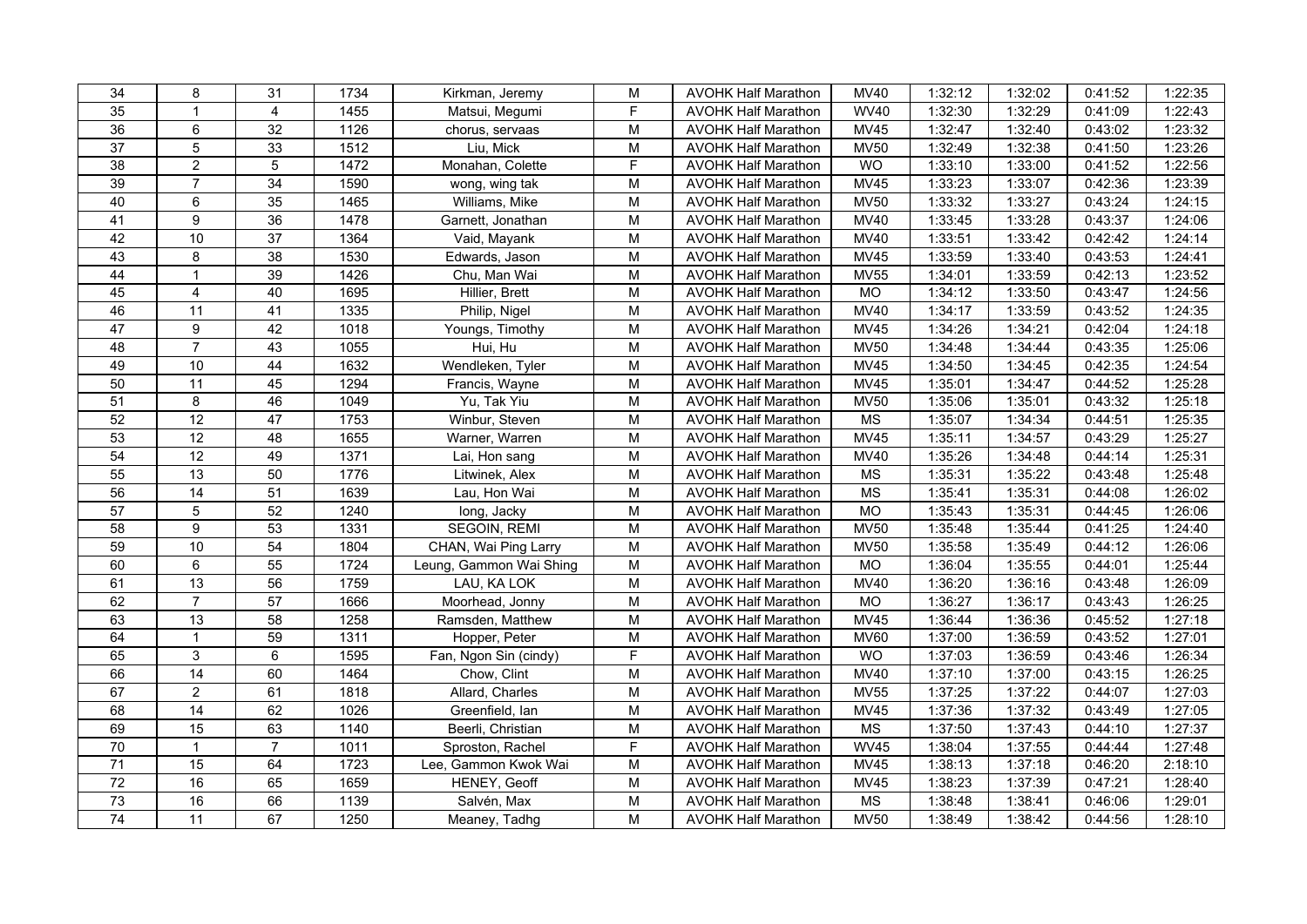| 75                | 17              | 68              | 1096               | Utting, Kevin              | M                                                                                     | <b>AVOHK Half Marathon</b> | <b>MV45</b>            | 1:38:56 | 1:38:44 | 0:44:49 | 1:28:08 |
|-------------------|-----------------|-----------------|--------------------|----------------------------|---------------------------------------------------------------------------------------|----------------------------|------------------------|---------|---------|---------|---------|
| 76                | $\mathbf{1}$    | 69              | 1270               | CHAN, MING WANG            | M                                                                                     | <b>AVOHK Half Marathon</b> | MV65                   | 1:39:08 | 1:39:07 | 0:45:19 | 1:29:09 |
| $\overline{77}$   | 17              | 70              | 1170               | Henderson, Grant           | $\mathsf{M}% _{T}=\mathsf{M}_{T}\!\left( a,b\right) ,\ \mathsf{M}_{T}=\mathsf{M}_{T}$ | <b>AVOHK Half Marathon</b> | <b>MS</b>              | 1:39:10 | 1:39:01 | 0:43:24 | 1:27:12 |
| $\overline{78}$   | 8               | 71              | 1380               | Nacrour, Alexandre         | $\mathsf{M}% _{T}=\mathsf{M}_{T}\!\left( a,b\right) ,\ \mathsf{M}_{T}=\mathsf{M}_{T}$ | <b>AVOHK Half Marathon</b> | <b>MO</b>              | 1:39:11 | 1:38:55 | 0:45:14 | 1:28:50 |
| 79                | $\overline{12}$ | 72              | 1403               | Leung, Chi Ming            | M                                                                                     | <b>AVOHK Half Marathon</b> | <b>MV50</b>            | 1:39:15 | 1:39:00 | 0:45:04 | 1:28:51 |
| 80                | 3               | 8               | 1022               | shuttleworth, amie         | F                                                                                     | <b>AVOHK Half Marathon</b> | WS                     | 1:39:17 | 1:39:14 | 0:43:42 | 1:28:33 |
| 81                | 15              | 73              | 1508               | Loo, Wai Kit               | ${\sf M}$                                                                             | <b>AVOHK Half Marathon</b> | <b>MV40</b>            | 1:39:59 | 1:39:51 | 0:45:34 | 1:29:25 |
| 82                | $\overline{2}$  | 74              | 1232               | Greer, Kenneth             | $\mathsf{M}% _{T}=\mathsf{M}_{T}\!\left( a,b\right) ,\ \mathsf{M}_{T}=\mathsf{M}_{T}$ | <b>AVOHK Half Marathon</b> | <b>MV65</b>            | 1:40:05 | 1:40:01 | 0:46:31 | 1:29:57 |
| 83                | 18              | 75              | 1342               | Doekes, Martinus           | M                                                                                     | <b>AVOHK Half Marathon</b> | <b>MV45</b>            | 1:40:08 | 1:39:24 | 0:47:07 | 1:30:05 |
| 84                | 18              | 76              | 1733               | Hamilton, Derek            | M                                                                                     | <b>AVOHK Half Marathon</b> | MS                     | 1:40:10 | 1:39:56 | 0:45:26 | 1:29:29 |
| 85                | 9               | 77              | 1767               | McMillan, Gregor           | M                                                                                     | <b>AVOHK Half Marathon</b> | <b>MO</b>              | 1:40:12 | 1:39:53 | 0:44:13 | 1:28:46 |
| 86                | 16              | 78              | 1725               | Li, Gammon Chi Keung       | $\mathsf{M}% _{T}=\mathsf{M}_{T}\!\left( a,b\right) ,\ \mathsf{M}_{T}=\mathsf{M}_{T}$ | <b>AVOHK Half Marathon</b> | <b>MV40</b>            | 1:40:13 | 1:40:07 | 0:47:05 | 1:29:14 |
| $\overline{87}$   | $\mathbf{3}$    | 79              | 1010               | Nollan, Rob                | M                                                                                     | <b>AVOHK Half Marathon</b> | <b>MV55</b>            | 1:40:44 | 1:40:40 | 0:46:40 | 1:30:18 |
| $\overline{88}$   | 19              | $\overline{80}$ | 1171               | kin wing, chan             | $\mathsf{M}% _{T}=\mathsf{M}_{T}\!\left( a,b\right) ,\ \mathsf{M}_{T}=\mathsf{M}_{T}$ | <b>AVOHK Half Marathon</b> | $\overline{\text{MS}}$ | 1:40:58 | 1:40:57 | 0:46:13 | 1:30:40 |
| 89                | 13              | 81              | 1488               | Lam, Rocky                 | M                                                                                     | <b>AVOHK Half Marathon</b> | <b>MV50</b>            | 1:41:13 | 1:41:12 | 0:45:59 | 1:30:37 |
| 90                | 17              | 82              | 1551               | Kent, Tristan              | M                                                                                     | <b>AVOHK Half Marathon</b> | <b>MV40</b>            | 1:41:16 | 1:41:12 | 0:46:08 | 1:31:01 |
| 91                | $\overline{2}$  | 83              | 1014               | Irwin, Derek               | M                                                                                     | <b>AVOHK Half Marathon</b> | <b>MV60</b>            | 1:41:26 | 1:41:21 | 0:45:37 | 1:30:19 |
| 92                | 18              | 84              | 1195               | Linde, Egon                | M                                                                                     | <b>AVOHK Half Marathon</b> | MV40                   | 1:41:32 | 1:41:21 | 0:45:45 | 1:30:53 |
| 93                | $\overline{2}$  | $\overline{9}$  | 1693               | James, Rebekah             | $\overline{F}$                                                                        | <b>AVOHK Half Marathon</b> | <b>WV45</b>            | 1:41:34 | 1:41:15 | 0:46:23 | 1:30:46 |
| 94                | 19              | 85              | 1505               | Hung, Yiu Man              | $\mathsf{M}% _{T}=\mathsf{M}_{T}\!\left( a,b\right) ,\ \mathsf{M}_{T}=\mathsf{M}_{T}$ | <b>AVOHK Half Marathon</b> | <b>MV40</b>            | 1:41:39 | 1:41:20 | 0:47:42 | 1:31:33 |
| 95                | $\overline{4}$  | 10              | 1446               | Hutchings, Heather         | F                                                                                     | <b>AVOHK Half Marathon</b> | WS                     | 1:42:19 | 1:42:13 | 0:46:41 | 1:31:24 |
| 96                | $\overline{20}$ | 86              | 1296               | Condor, Andrija            | M                                                                                     | <b>AVOHK Half Marathon</b> | MV40                   | 1:42:21 | 1:42:08 | 0:46:38 | 1:31:48 |
| $\overline{97}$   | 10              | 87              | 1633               | Costello, Joe              | $\mathsf{M}% _{T}=\mathsf{M}_{T}\!\left( a,b\right) ,\ \mathsf{M}_{T}=\mathsf{M}_{T}$ | <b>AVOHK Half Marathon</b> | MO                     | 1:42:27 | 1:41:42 | 0:47:37 | 1:32:28 |
| $\overline{98}$   | 20              | 88              | 1256               | Green, Roni                | M                                                                                     | <b>AVOHK Half Marathon</b> | <b>MS</b>              | 1:42:29 | 1:42:18 | 0:46:21 | 1:31:43 |
| 99                | 19              | 89              | 1791               | Leung, Michael             | M                                                                                     | <b>AVOHK Half Marathon</b> | <b>MV45</b>            | 1:42:32 | 1:42:19 | 0:47:33 | 1:32:18 |
| 100               | $\overline{4}$  | $90\,$          | 1640               | LO, KWOK FU                | ${\sf M}$                                                                             | <b>AVOHK Half Marathon</b> | <b>MV55</b>            | 1:42:33 | 1:42:23 | 0:47:59 | 1:32:10 |
| 101               | $\mathbf{3}$    | 91              | $\frac{1071}{100}$ | CHEUNG, CHI WING           | $\mathsf{M}% _{T}=\mathsf{M}_{T}\!\left( a,b\right) ,\ \mathsf{M}_{T}=\mathsf{M}_{T}$ | <b>AVOHK Half Marathon</b> | <b>MV60</b>            | 1:42:34 | 1:42:31 | 0:46:54 | 1:31:45 |
| 102               | $\overline{21}$ | 92              | 1714               | Yik, Gammon King Wang      | $\mathsf{M}% _{T}=\mathsf{M}_{T}\!\left( a,b\right) ,\ \mathsf{M}_{T}=\mathsf{M}_{T}$ | <b>AVOHK Half Marathon</b> | <b>MV40</b>            | 1:42:37 | 1:42:01 | 0:48:04 | 1:32:21 |
| 103               | 20              | 93              | 1319               | chu, yat fai               | M                                                                                     | <b>AVOHK Half Marathon</b> | <b>MV45</b>            | 1:42:49 | 1:42:08 | 0:48:12 | 1:32:30 |
| 104               | 22              | 94              | 1815               | Lam, Gammon Ngo Chi, Lenny | M                                                                                     | <b>AVOHK Half Marathon</b> | <b>MV40</b>            | 1:43:06 | 1:42:35 | 0:47:05 | 1:32:26 |
| 105               | $\overline{21}$ | 95              | 1564               | Ellison, Paul              | M                                                                                     | <b>AVOHK Half Marathon</b> | <b>MV45</b>            | 1:43:07 | 1:42:59 | 0:45:52 | 1:31:49 |
| 106               | $\overline{4}$  | 11              | 1545               | Hsieh, Jennifer            | F                                                                                     | <b>AVOHK Half Marathon</b> | <b>WO</b>              | 1:43:08 | 1:43:03 | 0:46:24 | 1:31:54 |
| 107               | 11              | 96              | 1275               | Mut, Ka Lok Carlo          | M                                                                                     | <b>AVOHK Half Marathon</b> | <b>MO</b>              | 1:43:09 | 1:42:36 | 0:47:47 | 1:32:28 |
| 108               | 12              | 97              | 1561               | Choi, Cheuk Hei            | $\mathsf{M}% _{T}=\mathsf{M}_{T}\!\left( a,b\right) ,\ \mathsf{M}_{T}=\mathsf{M}_{T}$ | <b>AVOHK Half Marathon</b> | <b>MO</b>              | 1:43:27 | 1:43:07 | 0:47:06 | 1:32:33 |
| 109               | 13              | 98              | 1482               | Jusufi, Mirgim             | M                                                                                     | <b>AVOHK Half Marathon</b> | <b>MO</b>              | 1:43:45 | 1:43:08 | 0:46:02 | 1:32:29 |
| 110               | $\overline{23}$ | 99              | 1297               | pahler, michael            | M                                                                                     | <b>AVOHK Half Marathon</b> | <b>MV40</b>            | 1:44:06 | 1:43:49 | 0:47:36 | 1:32:56 |
| $\overline{111}$  | $\overline{2}$  | $\overline{12}$ | 1521               | Wong, Jennifer             | $\overline{F}$                                                                        | <b>AVOHK Half Marathon</b> | <b>WV40</b>            | 1:44:37 | 1:44:34 | 0:47:16 | 1:33:53 |
| $\frac{112}{112}$ | $\overline{21}$ | 100             | 1613               | <b>BURETTE, Guillaume</b>  | M                                                                                     | <b>AVOHK Half Marathon</b> | $\overline{\text{MS}}$ | 1:44:39 | 1:44:25 | 0:46:35 | 1:33:01 |
| 113               | 24              | 101             | 1721               | Wong, Gammon Chik Kui      | M                                                                                     | <b>AVOHK Half Marathon</b> | <b>MV40</b>            | 1:44:40 | 1:43:44 | 0:48:03 | 1:33:42 |
| 114               | 25              | 102             | 1168               | Chi Keung, CHAN            | $\mathsf{M}% _{T}=\mathsf{M}_{T}\!\left( a,b\right) ,\ \mathsf{M}_{T}=\mathsf{M}_{T}$ | <b>AVOHK Half Marathon</b> | <b>MV40</b>            | 1:44:47 | 1:44:46 | 0:46:59 | 1:33:24 |
| 115               | $\overline{4}$  | 103             | 1516               | Lui, Wai Kong              | $\overline{M}$                                                                        | <b>AVOHK Half Marathon</b> | <b>MV60</b>            | 1:44:50 | 1:44:49 | 0:47:17 | 1:33:55 |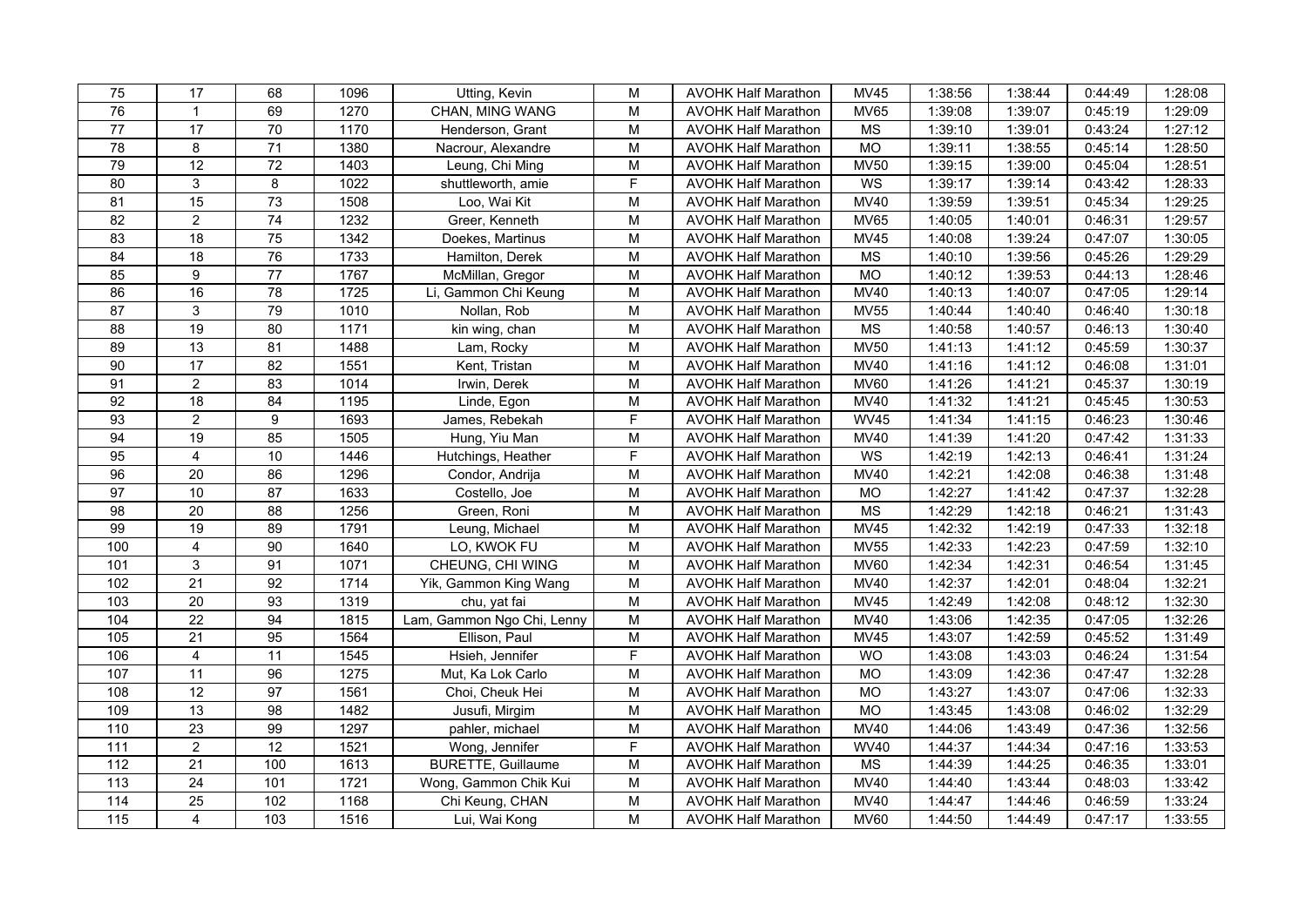| 116              | 22              | 104               | 1668 | Gray, Jonathan         | M                                                                                     | <b>AVOHK Half Marathon</b> | MS          | 1:44:53 | 1:44:44 | 0:47:47 | 1:34:00 |
|------------------|-----------------|-------------------|------|------------------------|---------------------------------------------------------------------------------------|----------------------------|-------------|---------|---------|---------|---------|
| 117              | 3               | 13                | 1196 | Cawthorne, Fiona       | F                                                                                     | <b>AVOHK Half Marathon</b> | <b>WV40</b> | 1:45:01 | 1:44:20 | 0:48:34 | 1:34:23 |
| 118              | 26              | 105               | 1197 | Southwood, Rufus       | M                                                                                     | <b>AVOHK Half Marathon</b> | <b>MV40</b> | 1:45:01 | 1:44:20 | 0:48:34 | 1:34:22 |
| 119              | $\overline{27}$ | 106               | 1592 | Sbuttoni, Paolo        | $\mathsf{M}% _{T}=\mathsf{M}_{T}\!\left( a,b\right) ,\ \mathsf{M}_{T}=\mathsf{M}_{T}$ | <b>AVOHK Half Marathon</b> | <b>MV40</b> | 1:45:15 | 1:45:09 | 0:46:36 | 1:34:17 |
| 120              | 23              | 107               | 1674 | CHOI, WAI KIT          | M                                                                                     | <b>AVOHK Half Marathon</b> | <b>MS</b>   | 1:45:22 | 1:44:22 | 0:49:29 | 1:35:25 |
| 121              | 5               | 108               | 1510 | Yan, Kwok Hung         | M                                                                                     | <b>AVOHK Half Marathon</b> | <b>MV60</b> | 1:46:03 | 1:45:59 | 0:48:12 | 1:35:08 |
| 122              | 28              | 109               | 1720 | Hung, Gammon Hing Ho   | ${\sf M}$                                                                             | <b>AVOHK Half Marathon</b> | <b>MV40</b> | 1:46:06 | 1:45:11 | 0:48:41 | 1:34:41 |
| 123              | $\overline{22}$ | $\frac{110}{110}$ | 1779 | TO, Kwok Yue           | $\mathsf{M}% _{T}=\mathsf{M}_{T}\!\left( a,b\right) ,\ \mathsf{M}_{T}=\mathsf{M}_{T}$ | <b>AVOHK Half Marathon</b> | <b>MV45</b> | 1:46:09 | 1:45:16 | 0:49:41 | 1:35:25 |
| 124              | 23              | $\frac{111}{11}$  | 1229 | Bruno, Serge           | M                                                                                     | <b>AVOHK Half Marathon</b> | <b>MV45</b> | 1:46:12 | 1:45:18 | 0:49:42 | 1:35:19 |
| 125              | 24              | 112               | 1694 | Broadley, Derek        | M                                                                                     | <b>AVOHK Half Marathon</b> | MV45        | 1:46:25 | 1:46:00 | 0:48:46 | 1:35:56 |
| 126              | 29              | 113               | 1471 | Yang, Nan              | M                                                                                     | <b>AVOHK Half Marathon</b> | <b>MV40</b> | 1:46:28 | 1:45:57 | 0:48:13 | 1:35:10 |
| 127              | 30              | 114               | 1575 | CHAN, Tsz Chung, Ramon | ${\sf M}$                                                                             | <b>AVOHK Half Marathon</b> | <b>MV40</b> | 1:46:45 |         | 0:51:13 | 1:36:08 |
| 128              | 14              | 115               | 1451 | Hodgson, Humphrey      | M                                                                                     | <b>AVOHK Half Marathon</b> | MO          | 1:47:02 | 1:46:35 | 0:49:40 | 1:36:15 |
| 129              | 4               | $\overline{14}$   | 1353 | Robins, Sophie         | $\overline{F}$                                                                        | <b>AVOHK Half Marathon</b> | <b>WV40</b> | 1:47:14 | 1:46:55 | 0:49:59 | 1:36:21 |
| 130              | 31              | 116               | 1006 | Toole, Daniel          | M                                                                                     | <b>AVOHK Half Marathon</b> | MV40        | 1:47:17 | 1:47:13 | 0:45:56 | 1:36:17 |
| 131              | 32              | 117               | 1571 | Wong, Dennis           | M                                                                                     | <b>AVOHK Half Marathon</b> | <b>MV40</b> | 1:47:22 | 1:46:32 | 0:49:57 | 1:36:25 |
| 132              | 33              | 118               | 1293 | Smith, Simon           | M                                                                                     | <b>AVOHK Half Marathon</b> | MV40        | 1:47:25 | 1:47:21 | 0:48:11 | 1:35:47 |
| 133              | 5 <sup>5</sup>  | 15                | 1239 | Cheung, Jennifer HY    | F                                                                                     | <b>AVOHK Half Marathon</b> | WS          | 1:47:28 | 1:47:17 | 0:48:32 | 1:36:30 |
| 134              | 34              | 119               | 1797 | Ngao, Norman           | M                                                                                     | <b>AVOHK Half Marathon</b> | <b>MV40</b> | 1:47:39 | 1:47:20 | 0:49:42 | 1:37:05 |
| 135              | 24              | 120               | 1760 | Loots, Riaan           | ${\sf M}$                                                                             | <b>AVOHK Half Marathon</b> | <b>MS</b>   | 1:47:52 | 1:47:40 | 0:48:39 | 1:36:25 |
| 136              | 25              | 121               | 1399 | LEUNG, HANG WAI        | ${\sf M}$                                                                             | <b>AVOHK Half Marathon</b> | <b>MS</b>   | 1:48:00 | 1:47:26 | 0:51:19 | 1:36:33 |
| $\overline{137}$ | 6               | 16                | 1580 | Liu, Man Fong          | $\overline{F}$                                                                        | <b>AVOHK Half Marathon</b> | WS          | 1:48:08 | 1:47:56 | 0:47:56 | 1:36:38 |
| 138              | 3               | 122               | 1513 | KWONG, LI              | ${\sf M}$                                                                             | <b>AVOHK Half Marathon</b> | <b>MV65</b> | 1:48:09 | 1:48:06 | 0:48:54 | 1:36:55 |
| 139              | $\overline{14}$ | 123               | 1594 | Chow, Kai-wa, Stanley  | M                                                                                     | <b>AVOHK Half Marathon</b> | <b>MV50</b> | 1:48:43 | 1:48:29 | 0:50:27 | 1:37:11 |
| 140              | 35              | 124               | 1092 | LEE, MAX               | M                                                                                     | <b>AVOHK Half Marathon</b> | <b>MV40</b> | 1:48:46 | 1:48:04 | 0:49:59 | 1:36:48 |
| 141              | 15              | 125               | 1556 | Chi Wan, Tong          | ${\sf M}$                                                                             | <b>AVOHK Half Marathon</b> | <b>MV50</b> | 1:48:46 | 1:48:45 | 0:49:45 | 1:37:47 |
| $\frac{142}{ }$  | $\overline{25}$ | 126               | 1538 | Bolton, Steven         | ${\sf M}$                                                                             | <b>AVOHK Half Marathon</b> | <b>MV45</b> | 1:48:47 | 1:48:28 | 0:48:12 | 1:36:54 |
| $\overline{143}$ | 6               | $\frac{1}{27}$    | 1678 | got, hang fai          | ${\sf M}$                                                                             | <b>AVOHK Half Marathon</b> | <b>MV60</b> | 1:48:56 | 1:48:49 | 0:49:54 | 1:37:57 |
| 144              | $\overline{7}$  | 128               | 1496 | WONG, Kam Chuen        | M                                                                                     | <b>AVOHK Half Marathon</b> | <b>MV60</b> | 1:48:56 | 1:48:36 | 0:50:32 | 1:38:12 |
| 145              | 3               | 17                | 1807 | Sterling, Meg          | F                                                                                     | <b>AVOHK Half Marathon</b> | <b>WV45</b> | 1:49:03 | 1:48:13 | 0:50:56 | 1:37:57 |
| 146              | 8               | 129               | 1578 | Fong, Foo Wah          | M                                                                                     | <b>AVOHK Half Marathon</b> | <b>MV60</b> | 1:49:07 | 1:49:04 | 0:48:40 | 1:37:41 |
| 147              | 5               | 130               | 1547 | Gann, Philip           | M                                                                                     | <b>AVOHK Half Marathon</b> | <b>MV55</b> | 1:49:13 | 1:49:07 | 0:49:07 | 1:37:28 |
| 148              | 26              | 131               | 1631 | Gay, Michael           | M                                                                                     | <b>AVOHK Half Marathon</b> | <b>MV45</b> | 1:49:14 | 1:48:26 | 0:51:30 | 1:38:21 |
| 149              | 16              | 132               | 1318 | nagai, masaharu        | ${\sf M}$                                                                             | <b>AVOHK Half Marathon</b> | <b>MV50</b> | 1:49:15 | 1:48:18 | 0:53:46 | 1:38:40 |
| 150              | $\overline{26}$ | 133               | 1053 | Liu, Paul              | M                                                                                     | <b>AVOHK Half Marathon</b> | MS          | 1:49:21 | 1:49:15 | 0:49:00 | 1:37:40 |
| 151              | $\overline{15}$ | 134               | 1816 | Catala Velasco, David  | ${\sf M}$                                                                             | <b>AVOHK Half Marathon</b> | <b>MO</b>   | 1:49:22 | 1:48:57 | 0:47:42 | 1:36:28 |
| 152              | 5               | 18                | 1657 | Pang, Joanna           | F                                                                                     | <b>AVOHK Half Marathon</b> | <b>WO</b>   | 1:49:34 | 1:49:21 | 0:50:33 | 1:38:27 |
| 153              | $\overline{27}$ | $\overline{135}$  | 1283 | Wong, Stuart           | M                                                                                     | <b>AVOHK Half Marathon</b> | <b>MV45</b> | 1:49:40 | 1:49:13 | 0:49:25 | 1:38:07 |
| 154              | 36              | 136               | 1036 | Duncan, Mark           | M                                                                                     | <b>AVOHK Half Marathon</b> | MV40        | 1:49:41 | 1:49:07 | 0:46:01 | 1:35:47 |
| 155              | 6               | 137               | 1152 | Chow, Johnny           | ${\sf M}$                                                                             | <b>AVOHK Half Marathon</b> | <b>MV55</b> | 1:49:41 | 1:49:24 | 0:50:34 | 1:38:15 |
| 156              | 17              | $\frac{1}{38}$    | 1429 | Lim, Geoffrey          | $\overline{M}$                                                                        | <b>AVOHK Half Marathon</b> | <b>MV50</b> | 1:49:43 | 1:49:21 | 0:50:47 | 1:38:24 |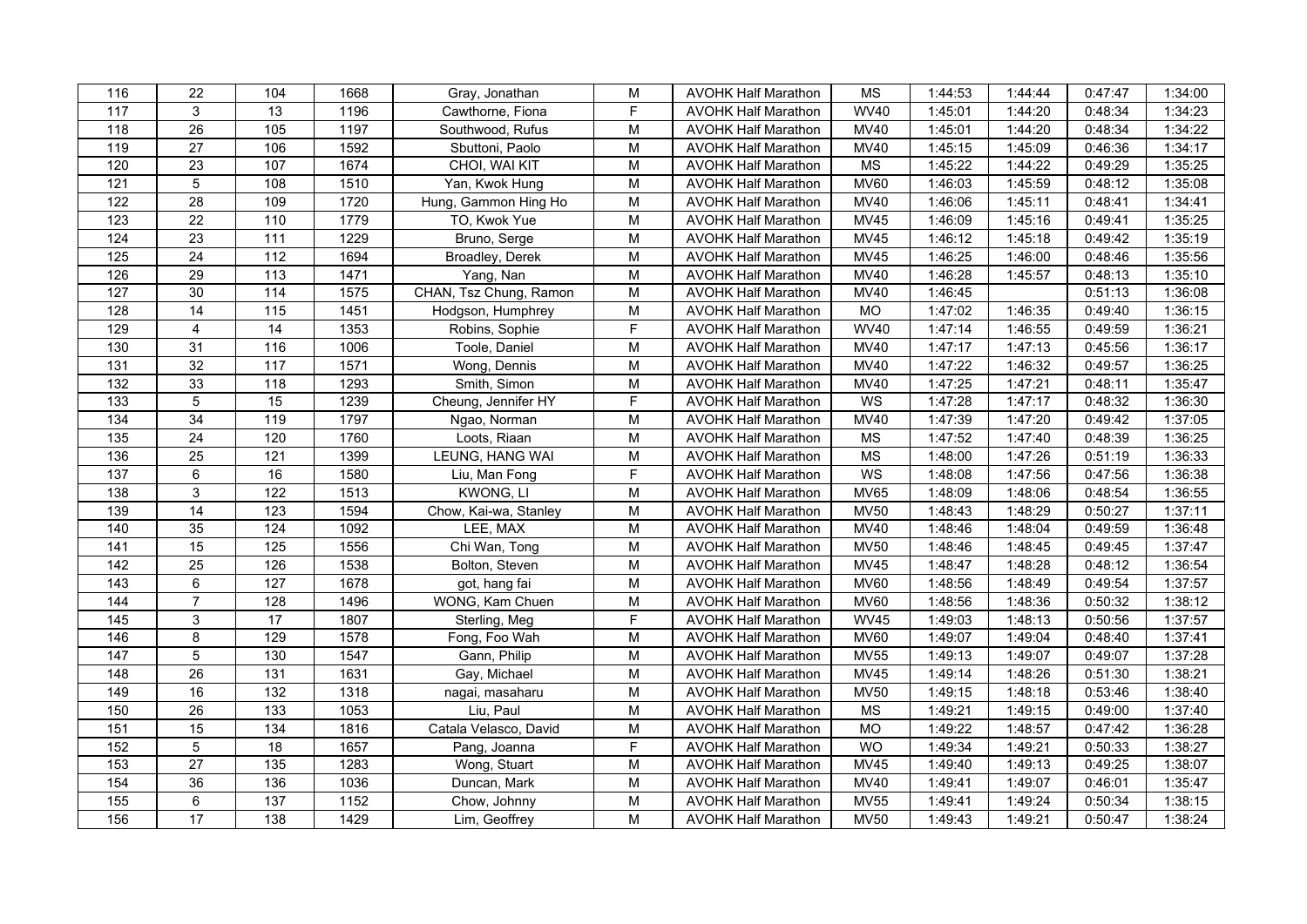| 157              | 9               | 139               | 1449 | Tai, Seung Kun             | M                                                                                     | <b>AVOHK Half Marathon</b> | <b>MV60</b>              | 1:49:49 | 1:49:42 | 0:48:41 | 1:37:47 |
|------------------|-----------------|-------------------|------|----------------------------|---------------------------------------------------------------------------------------|----------------------------|--------------------------|---------|---------|---------|---------|
| 158              | 16              | 140               | 1154 | Tran, Minh                 | ${\sf M}$                                                                             | <b>AVOHK Half Marathon</b> | <b>MO</b>                | 1:49:51 | 1:49:24 | 0:49:11 | 1:38:13 |
| 159              | 28              | 141               | 1672 | Casey, Dick                | ${\sf M}$                                                                             | <b>AVOHK Half Marathon</b> | <b>MV45</b>              | 1:50:00 | 1:49:46 | 0:49:26 | 1:37:52 |
| 160              | $\overline{37}$ | $\overline{142}$  | 1583 | Haybittle, Giles           | ${\sf M}$                                                                             | <b>AVOHK Half Marathon</b> | <b>MV40</b>              | 1:50:10 | 1:49:55 | 0:50:35 | 1:38:46 |
| 161              | 29              | 143               | 1480 | Leung, Yiu Cho             | M                                                                                     | <b>AVOHK Half Marathon</b> | <b>MV45</b>              | 1:50:23 | 1:49:44 | 0:51:50 | 1:39:28 |
| 162              | 30              | 144               | 1758 | Wong, Kai Mo               | M                                                                                     | <b>AVOHK Half Marathon</b> | <b>MV45</b>              | 1:50:32 | 1:49:59 | 0:52:02 | 1:39:42 |
| 163              | 31              | 145               | 1116 | Yip, Kwan Hung (Andrew)    | ${\sf M}$                                                                             | <b>AVOHK Half Marathon</b> | <b>MV45</b>              | 1:50:35 | 1:50:21 | 0:50:14 | 1:39:13 |
| 164              | $\overline{38}$ | 146               | 1774 | Oliveira, Otavio           | ${\sf M}$                                                                             | <b>AVOHK Half Marathon</b> | <b>MV40</b>              | 1:50:37 | 1:49:56 | 0:52:15 | 1:39:34 |
| 165              | $\overline{7}$  | $\frac{147}{147}$ | 1518 | Morlotti, Luca             | M                                                                                     | <b>AVOHK Half Marathon</b> | <b>MV55</b>              | 1:50:43 | 1:50:18 | 0:50:56 | 1:39:16 |
| 166              | 10              | 148               | 1581 | CHU, HERMANN               | M                                                                                     | <b>AVOHK Half Marathon</b> | <b>MV60</b>              | 1:50:45 | 1:50:37 | 0:51:24 | 1:39:34 |
| 167              | 27              | 149               | 1313 | ZHANG, DIJIANG             | M                                                                                     | <b>AVOHK Half Marathon</b> | MS                       | 1:50:52 | 1:50:20 | 0:49:38 | 1:39:22 |
| 168              | 17              | 150               | 1082 | Li, Deryck Hin Yeung       | ${\sf M}$                                                                             | <b>AVOHK Half Marathon</b> | <b>MO</b>                | 1:50:55 | 1:50:05 | 0:52:10 | 1:39:22 |
| 169              | 18              | 151               | 1485 | Harris, Marc               | M                                                                                     | <b>AVOHK Half Marathon</b> | MO                       | 1:50:56 | 1:50:50 | 0:49:28 | 1:39:07 |
| 170              | $\overline{32}$ | 152               | 1344 | Austin, Russell            | ${\sf M}$                                                                             | <b>AVOHK Half Marathon</b> | <b>MV45</b>              | 1:50:59 | 1:50:39 | 0:50:40 | 1:39:36 |
| $\overline{171}$ | 39              | 153               | 1362 | Widmer, Pierre             | M                                                                                     | <b>AVOHK Half Marathon</b> | <b>MV40</b>              | 1:51:10 | 1:50:01 | 0:52:39 | 1:39:53 |
| 172              | 40              | 154               | 1259 | Das, Saurav                | M                                                                                     | <b>AVOHK Half Marathon</b> | <b>MV40</b>              | 1:51:18 | 1:51:10 | 0:51:10 | 1:40:39 |
| 173              | 33              | 155               | 1289 | TANG, TAT WENG             | M                                                                                     | <b>AVOHK Half Marathon</b> | <b>MV45</b>              | 1:51:20 | 1:50:55 | 0:51:10 | 1:39:33 |
| $\frac{1}{174}$  | 11              | 156               | 1726 | Wan, Gammon Chung Ling Joe | M                                                                                     | <b>AVOHK Half Marathon</b> | <b>MV60</b>              | 1:51:28 | 1:51:17 | 0:49:45 | 1:39:40 |
| 175              | $\overline{28}$ | 157               | 1780 | Tucker, Jonathan           | M                                                                                     | <b>AVOHK Half Marathon</b> | $\overline{\mathsf{MS}}$ | 1:51:29 | 1:50:38 | 0:51:59 | 1:40:45 |
| 176              | $\mathbf{1}$    | 19                | 1282 | kwok, moira                | F                                                                                     | <b>AVOHK Half Marathon</b> | <b>WV50</b>              | 1:51:29 | 1:51:18 | 0:49:28 | 1:39:11 |
| 177              | $\overline{4}$  | 20                | 1127 | chorus, gerriette          | F                                                                                     | <b>AVOHK Half Marathon</b> | <b>WV45</b>              | 1:51:32 | 1:51:26 | 0:51:05 | 1:40:06 |
| 178              | $\overline{18}$ | 158               | 1560 | KIYOSHI, ISHII             | M                                                                                     | <b>AVOHK Half Marathon</b> | <b>MV50</b>              | 1:51:37 | 1:51:06 | 0:51:32 | 1:40:15 |
| 179              | 41              | 159               | 1610 | Morley, James              | ${\sf M}$                                                                             | <b>AVOHK Half Marathon</b> | <b>MV40</b>              | 1:51:41 | 1:50:27 | 0:54:18 | 1:40:57 |
| 180              | 6               | 21                | 1224 | Baldwick, Melisa           | F                                                                                     | <b>AVOHK Half Marathon</b> | WO                       | 1:51:42 | 1:50:42 | 0:51:55 | 1:40:01 |
| 181              | 5               | 22                | 1604 | Sunyawonge, Kaesinee       | F                                                                                     | <b>AVOHK Half Marathon</b> | <b>WV40</b>              | 1:51:45 | 1:51:40 | 0:50:50 | 1:40:07 |
| 182              | 29              | 160               | 1692 | Spashett, Matt             | ${\sf M}$                                                                             | <b>AVOHK Half Marathon</b> | <b>MS</b>                | 1:51:52 | 1:51:47 | 0:49:50 | 1:40:05 |
| $\overline{183}$ | 34              | 161               | 1225 | Bender, Andreas            | ${\sf M}$                                                                             | <b>AVOHK Half Marathon</b> | <b>MV45</b>              | 1:52:00 | 1:51:53 | 0:50:14 | 1:39:58 |
| 184              | $\overline{7}$  | $\overline{23}$   | 1481 | Bond, Jane                 | $\overline{F}$                                                                        | <b>AVOHK Half Marathon</b> | WO                       | 1:52:03 | 1:51:02 | 0:51:23 | 1:40:02 |
| 185              | 19              | 162               | 1656 | Wu, Ka Hung                | M                                                                                     | <b>AVOHK Half Marathon</b> | <b>MO</b>                | 1:52:04 | 1:51:28 | 0:51:26 | 1:40:19 |
| 186              | 35              | 163               | 1233 | Milward, Ross              | M                                                                                     | <b>AVOHK Half Marathon</b> | <b>MV45</b>              | 1:52:12 | 1:51:45 | 0:51:40 | 1:40:20 |
| 187              | 30              | 164               | 1408 | Chow, Benjamin             | M                                                                                     | <b>AVOHK Half Marathon</b> | <b>MS</b>                | 1:52:14 | 1:49:12 | 0:53:28 | 1:40:41 |
| 188              | 42              | 165               | 1076 | Sargeant, Rodney           | M                                                                                     | <b>AVOHK Half Marathon</b> | <b>MV40</b>              | 1:52:18 | 1:52:06 | 0:50:47 | 1:39:58 |
| 189              | 43              | 166               | 1651 | Wong, Isaac                | ${\sf M}$                                                                             | <b>AVOHK Half Marathon</b> | <b>MV40</b>              | 1:52:19 | 1:51:48 | 0:50:15 | 1:38:51 |
| 190              | 19              | 167               | 1326 | Yeung, Chi Hong            | $\mathsf{M}% _{T}=\mathsf{M}_{T}\!\left( a,b\right) ,\ \mathsf{M}_{T}=\mathsf{M}_{T}$ | <b>AVOHK Half Marathon</b> | <b>MV50</b>              | 1:52:28 | 1:51:54 | 0:52:03 | 1:40:15 |
| 191              | 31              | 168               | 1617 | David, Bertrand            | M                                                                                     | <b>AVOHK Half Marathon</b> | <b>MS</b>                | 1:52:53 | 1:52:43 | 0:50:16 | 1:40:58 |
| 192              | 6               | $\overline{24}$   | 1413 | LaCroix, Alli              | F                                                                                     | <b>AVOHK Half Marathon</b> | <b>WV40</b>              | 1:53:02 | 1:52:05 | 0:52:21 | 1:41:09 |
| 193              | $\mathbf{1}$    | 25                | 1457 | Poelmann, Lynne            | F                                                                                     | <b>AVOHK Half Marathon</b> | <b>WV55</b>              | 1:53:03 | 1:52:47 | 0:50:45 | 1:40:46 |
| 194              | 44              | 169               | 1690 | Whitman, James             | M                                                                                     | <b>AVOHK Half Marathon</b> | <b>MV40</b>              | 1:53:08 | 1:52:17 | 0:52:04 | 1:41:12 |
| 195              | 5               | 26                | 1589 | Llu, Venus                 | F                                                                                     | <b>AVOHK Half Marathon</b> | <b>WV45</b>              | 1:53:09 | 1:52:28 | 0:52:06 | 1:41:52 |
| 196              | 8               | 170               | 1762 | Kytölä, Hannu              | ${\sf M}$                                                                             | <b>AVOHK Half Marathon</b> | <b>MV55</b>              | 1:53:12 | 1:52:59 | 0:50:24 | 1:40:58 |
| 197              | 36              | $\frac{1}{171}$   | 1709 | Marley, Gammon Eamonn      | M                                                                                     | <b>AVOHK Half Marathon</b> | <b>MV45</b>              | 1:53:16 | 1:52:49 | 0:52:17 | 1:42:05 |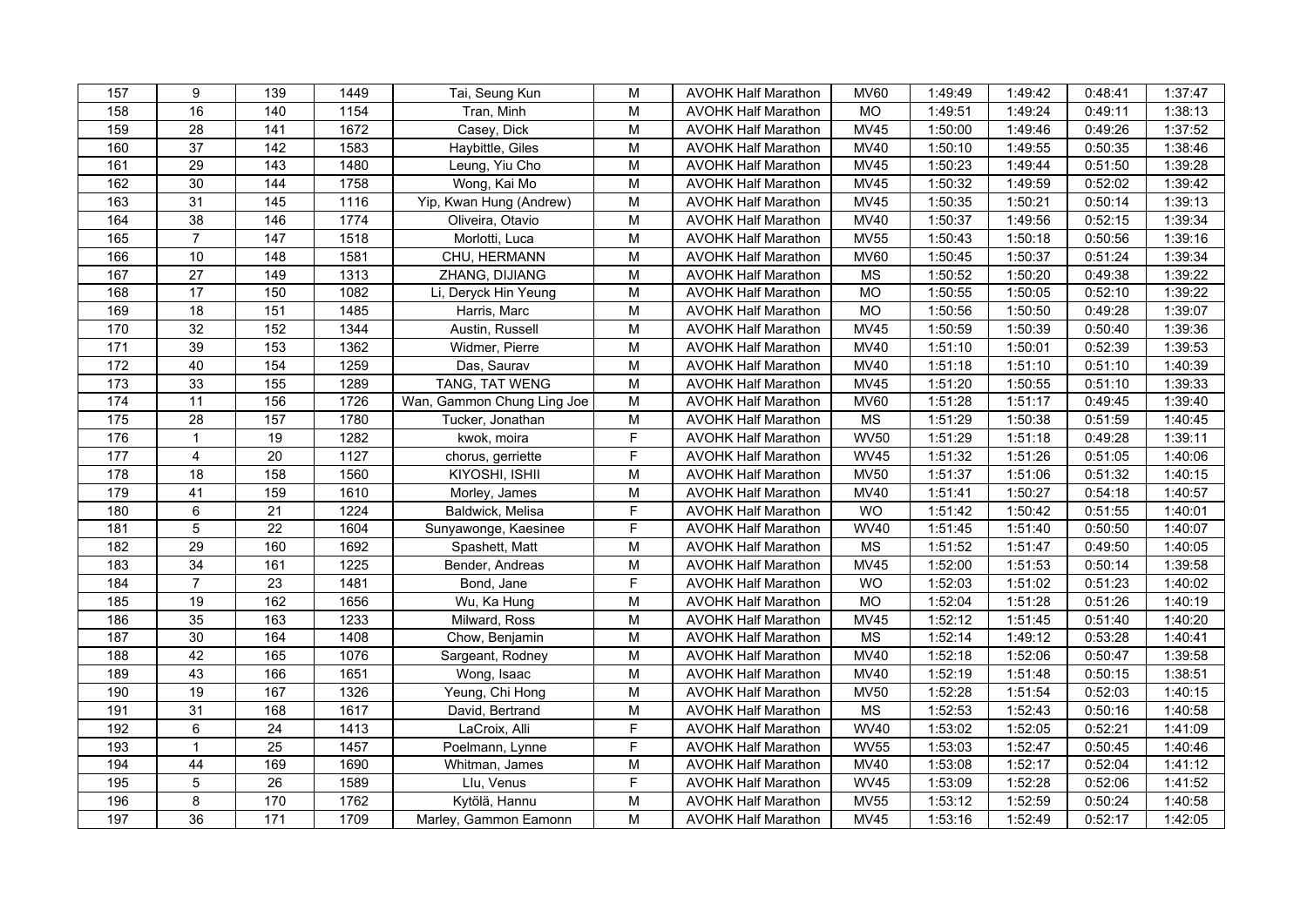| 198              | 32              | 172               | 1045 | Yeung, Yau            | M                                                                                     | <b>AVOHK Half Marathon</b> | MS                     | 1:53:17 | 1:52:36 | 0:51:18 | 1:41:27 |
|------------------|-----------------|-------------------|------|-----------------------|---------------------------------------------------------------------------------------|----------------------------|------------------------|---------|---------|---------|---------|
| 199              | 20              | 173               | 1013 | Li, David             | M                                                                                     | <b>AVOHK Half Marathon</b> | <b>MO</b>              | 1:53:20 | 1:52:28 | 0:50:42 | 1:39:57 |
| 200              | $\overline{9}$  | 174               | 1490 | CHAN, CHI KWONG       | M                                                                                     | <b>AVOHK Half Marathon</b> | <b>MV55</b>            | 1:53:26 | 1:53:14 | 0:50:15 | 1:41:18 |
| $\overline{201}$ | $\overline{20}$ | $\frac{175}{175}$ | 1579 | Galliford, Neil       | ${\sf M}$                                                                             | <b>AVOHK Half Marathon</b> | <b>MV50</b>            | 1:53:35 | 1:53:07 | 0:49:53 | 1:40:52 |
| 202              | $\overline{7}$  | 27                | 1423 | Baje, Bernadette      | F                                                                                     | <b>AVOHK Half Marathon</b> | WS                     | 1:53:40 | 1:53:33 | 0:49:25 | 1:41:16 |
| 203              | 8               | 28                | 1647 | Sum, Hau Wun          | F                                                                                     | <b>AVOHK Half Marathon</b> | WS                     | 1:53:45 | 1:53:25 | 0:52:12 | 1:41:32 |
| 204              | 12              | 176               | 1372 | CHOY, KAM CHEUNG      | ${\sf M}$                                                                             | <b>AVOHK Half Marathon</b> | <b>MV60</b>            | 1:53:50 | 1:53:47 | 0:53:01 | 1:42:37 |
| 205              | $\overline{13}$ | 177               | 1577 | Yip, Kam Shui         | ${\sf M}$                                                                             | <b>AVOHK Half Marathon</b> | <b>MV60</b>            | 1:53:51 | 1:53:44 | 0:51:09 | 1:41:42 |
| 206              | 21              | 178               | 1452 | Moralee, Philip       | M                                                                                     | <b>AVOHK Half Marathon</b> | $\overline{MO}$        | 1:53:54 | 1:53:28 | 0:49:41 | 1:40:36 |
| 207              | 21              | 179               | 1770 | Stone, Ethan Ernest   | M                                                                                     | <b>AVOHK Half Marathon</b> | <b>MV50</b>            | 1:53:54 | 1:53:15 | 0:54:06 | 1:42:39 |
| 208              | 45              | 180               | 1572 | Barker, Peter         | M                                                                                     | <b>AVOHK Half Marathon</b> | <b>MV40</b>            | 1:53:58 | 1:53:24 | 0:52:50 | 1:42:18 |
| 209              | 10              | 181               | 1164 | Lee, Kak Keung Johny  | $\mathsf{M}% _{T}=\mathsf{M}_{T}\!\left( a,b\right) ,\ \mathsf{M}_{T}=\mathsf{M}_{T}$ | <b>AVOHK Half Marathon</b> | <b>MV55</b>            | 1:54:06 | 1:53:50 | 0:51:08 | 1:41:27 |
| 210              | 9               | 29                | 1622 | Li, Ming Yee          | $\mathsf F$                                                                           | <b>AVOHK Half Marathon</b> | WS                     | 1:54:06 | 1:53:54 | 0:52:32 | 1:42:20 |
| $\overline{211}$ | 46              | 182               | 1528 | Lasch, Francois       | $\mathsf{M}% _{T}=\mathsf{M}_{T}\!\left( a,b\right) ,\ \mathsf{M}_{T}=\mathsf{M}_{T}$ | <b>AVOHK Half Marathon</b> | <b>MV40</b>            | 1:54:09 | 1:53:44 | 0:51:05 | 1:41:32 |
| 212              | 33              | 183               | 1730 | Yuen, Gammon Wing Hei | M                                                                                     | <b>AVOHK Half Marathon</b> | <b>MS</b>              | 1:54:11 | 1:53:17 | 0:51:52 | 1:42:15 |
| 213              | 37              | 184               | 1031 | crane, derek          | M                                                                                     | <b>AVOHK Half Marathon</b> | <b>MV45</b>            | 1:54:17 | 1:54:02 | 0:51:10 | 1:42:10 |
| 214              | 34              | 185               | 1389 | McLeay, Christopher   | M                                                                                     | <b>AVOHK Half Marathon</b> | <b>MS</b>              | 1:54:24 | 1:54:07 | 0:51:16 | 1:42:32 |
| 215              | 38              | 186               | 1012 | Stimson, Mark         | $\mathsf{M}% _{T}=\mathsf{M}_{T}\!\left( a,b\right) ,\ \mathsf{M}_{T}=\mathsf{M}_{T}$ | <b>AVOHK Half Marathon</b> | MV45                   | 1:54:35 | 1:54:07 | 0:52:22 | 1:42:44 |
| 216              | 35              | 187               | 1483 | Pathare, Rohan        | $\overline{M}$                                                                        | <b>AVOHK Half Marathon</b> | $\overline{\text{MS}}$ | 1:54:39 | 1:54:33 | 0:50:40 | 1:42:06 |
| 217              | 10              | 30                | 1614 | LAI, Bessie           | F                                                                                     | <b>AVOHK Half Marathon</b> | WS                     | 1:54:41 | 1:54:27 | 0:52:23 | 1:42:44 |
| 218              | 47              | 188               | 1569 | MA, CHI LUNG          | $\mathsf{M}% _{T}=\mathsf{M}_{T}\!\left( a,b\right) ,\ \mathsf{M}_{T}=\mathsf{M}_{T}$ | <b>AVOHK Half Marathon</b> | <b>MV40</b>            | 1:54:42 | 1:53:36 | 0:54:35 | 1:43:12 |
| 219              | $\overline{22}$ | 189               | 1534 | Chak, Wai Sen         | M                                                                                     | <b>AVOHK Half Marathon</b> | $\overline{MO}$        | 1:54:45 | 1:54:32 | 0:53:24 | 1:43:21 |
| 220              | $\overline{23}$ | 190               | 1769 | CHENUG, SIU LUN       | M                                                                                     | <b>AVOHK Half Marathon</b> | MO                     | 1:55:01 | 1:54:25 | 0:53:06 | 1:42:50 |
| $\overline{221}$ | $\overline{36}$ | 191               | 1046 | TSE, SIU KEI          | M                                                                                     | <b>AVOHK Half Marathon</b> | <b>MS</b>              | 1:55:02 | 1:54:42 | 0:51:17 | 1:42:20 |
| 222              | $\mathbf{1}$    | 192               | 1754 | Milburn, Ross         | M                                                                                     | <b>AVOHK Half Marathon</b> | <b>MV75</b>            | 1:55:08 | 1:54:43 | 0:52:17 | 1:43:11 |
| 223              | 22              | 193               | 1063 | 劉,禮濬                  | ${\sf M}$                                                                             | <b>AVOHK Half Marathon</b> | <b>MV50</b>            | 1:55:18 | 1:54:33 | 0:51:16 | 1:42:37 |
| 224              | 6               | 31                | 1805 | MOK, SAU LIN WINNIE   | $\mathsf F$                                                                           | <b>AVOHK Half Marathon</b> | <b>WV45</b>            | 1:55:25 | 1:54:44 | 0:53:15 | 1:43:16 |
| 225              | 8               | 32                | 1529 | Mota, Natalia         | $\mathsf F$                                                                           | <b>AVOHK Half Marathon</b> | WO                     | 1:55:27 | 1:54:50 | 0:53:22 | 1:43:45 |
| 226              | $\overline{2}$  | 33                | 1523 | Chan, Siu Wan, Chris  | F                                                                                     | <b>AVOHK Half Marathon</b> | <b>WV50</b>            | 1:55:45 | 1:55:42 | 0:52:43 | 1:44:09 |
| 227              | 11              | 194               | 1450 | Varella, Andre        | M                                                                                     | <b>AVOHK Half Marathon</b> | <b>MV55</b>            | 1:55:48 | 1:55:25 | 0:52:45 | 1:43:54 |
| 228              | $\overline{37}$ | 195               | 1226 | Lam, Mau Yuen         | M                                                                                     | <b>AVOHK Half Marathon</b> | <b>MS</b>              | 1:55:57 | 1:55:14 | 0:55:12 | 1:44:31 |
| 229              | 9               | 34                | 1149 | Sun, Yanming          | F                                                                                     | <b>AVOHK Half Marathon</b> | <b>WO</b>              | 1:55:57 | 1:55:24 | 0:52:04 | 1:43:26 |
| 230              | 39              | 196               | 1600 | Cheung, Lap Kei       | M                                                                                     | <b>AVOHK Half Marathon</b> | <b>MV45</b>            | 1:55:57 | 1:55:29 | 0:54:05 | 1:44:28 |
| 231              | 23              | 197               | 1658 | Woo, Lap Fai Chris    | ${\sf M}$                                                                             | <b>AVOHK Half Marathon</b> | <b>MV50</b>            | 1:56:16 | 1:55:16 | 0:53:18 | 1:43:53 |
| 232              | $\overline{38}$ | 198               | 1174 | Hermans, Thomas       | M                                                                                     | <b>AVOHK Half Marathon</b> | <b>MS</b>              | 1:56:19 | 1:55:13 | 0:56:00 | 1:45:14 |
| 233              | 10              | 35                | 1603 | Brownhill, Jacqueline | F                                                                                     | <b>AVOHK Half Marathon</b> | <b>WO</b>              | 1:56:24 | 1:56:19 | 0:52:15 | 1:43:54 |
| 234              | $\overline{11}$ | 36                | 1771 | Yuen, Po Yee          | $\overline{F}$                                                                        | <b>AVOHK Half Marathon</b> | WS                     | 1:56:28 | 1:56:23 | 0:51:03 | 1:43:51 |
| 235              | 40              | 199               | 1493 | Ng, Lawrence          | ${\sf M}$                                                                             | <b>AVOHK Half Marathon</b> | <b>MV45</b>            | 1:56:30 | 1:56:22 | 0:53:27 | 1:44:18 |
| 236              | 24              | 200               | 1650 | LAM, YAN HO           | ${\sf M}$                                                                             | <b>AVOHK Half Marathon</b> | MO                     | 1:56:35 | 1:56:21 | 0:53:08 | 1:43:56 |
| 237              | 11              | 37                | 1554 | Stewart, Camilla      | F                                                                                     | <b>AVOHK Half Marathon</b> | <b>WO</b>              | 1:56:36 | 1:55:34 | 0:53:40 | 1:44:29 |
| 238              | 24              | $\overline{201}$  | 1576 | Kidd, Mark            | M                                                                                     | <b>AVOHK Half Marathon</b> | <b>MV50</b>            | 1:56:42 | 1:56:23 | 0:53:07 | 1:44:04 |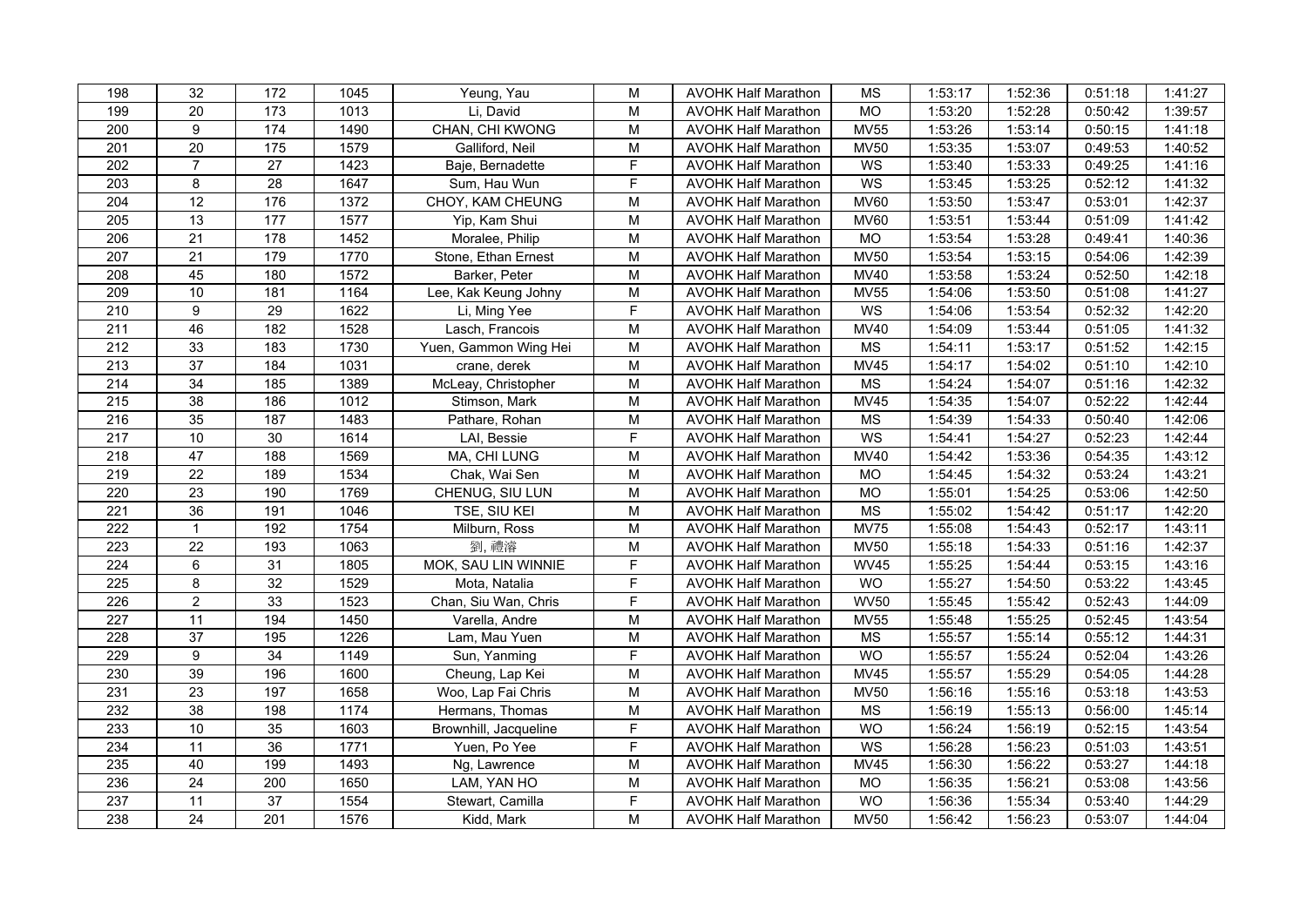| 239              | 25              | 202              | 1033 | Garwood, Paul              | M                                                                                     | <b>AVOHK Half Marathon</b> | <b>MV50</b> | 1:56:50 | 1:55:49 | 0:53:20 | 1:44:12 |
|------------------|-----------------|------------------|------|----------------------------|---------------------------------------------------------------------------------------|----------------------------|-------------|---------|---------|---------|---------|
| 240              | 41              | 203              | 1732 | Lok, Gammon Chun Kit Simon | M                                                                                     | <b>AVOHK Half Marathon</b> | MV45        | 1:56:54 | 1:56:16 | 0:54:53 | 1:44:43 |
| 241              | 39              | 204              | 1773 | LEUNG, YIUMING             | M                                                                                     | <b>AVOHK Half Marathon</b> | <b>MS</b>   | 1:56:59 | 1:56:19 | 0:56:06 | 1:45:38 |
| 242              | 48              | 205              | 1374 | Li, Ken                    | $\mathsf{M}% _{T}=\mathsf{M}_{T}\!\left( a,b\right) ,\ \mathsf{M}_{T}=\mathsf{M}_{T}$ | <b>AVOHK Half Marathon</b> | MV40        | 1:57:05 | 1:56:15 | 0:55:23 | 1:45:23 |
| 243              | $\overline{26}$ | 206              | 1360 | L, Chi Man                 | M                                                                                     | <b>AVOHK Half Marathon</b> | <b>MV50</b> | 1:57:13 | 1:56:29 | 0:54:59 | 1:45:38 |
| 244              | 49              | 207              | 1343 | Hughes-Martin, Jamie       | M                                                                                     | <b>AVOHK Half Marathon</b> | MV40        | 1:57:29 | 1:56:46 | 0:54:05 | 1:45:37 |
| 245              | $\overline{4}$  | 208              | 1357 | Chi Hung, Tsang            | M                                                                                     | <b>AVOHK Half Marathon</b> | <b>MV65</b> | 1:57:37 | 1:57:24 | 0:52:53 | 1:45:01 |
| 246              | 25              | 209              | 1290 | Cochran, Alistair          | M                                                                                     | <b>AVOHK Half Marathon</b> | <b>MO</b>   | 1:57:38 | 1:57:16 | 0:52:34 | 1:45:20 |
| $\overline{247}$ | 27              | 210              | 1459 | CHOI, CHUNG KWAN           | M                                                                                     | <b>AVOHK Half Marathon</b> | <b>MV50</b> | 1:57:40 | 1:57:18 | 0:50:59 | 1:44:23 |
| 248              | 40              | 211              | 1419 | Bennett, Jack              | M                                                                                     | <b>AVOHK Half Marathon</b> | <b>MS</b>   | 1:57:43 | 1:57:32 | 0:52:43 | 1:45:15 |
| 249              | 3               | 38               | 1090 | Leung, Hoi Lun Helen       | F                                                                                     | <b>AVOHK Half Marathon</b> | <b>WV50</b> | 1:57:53 | 1:57:46 | 0:51:59 | 1:45:46 |
| 250              | 50              | 212              | 1784 | LO, WAI HUNG               | M                                                                                     | <b>AVOHK Half Marathon</b> | <b>MV40</b> | 1:57:54 | 1:57:37 | 0:51:26 | 1:45:01 |
| 251              | $\overline{12}$ | 39               | 1736 | Abello, Cecille            | $\mathsf F$                                                                           | <b>AVOHK Half Marathon</b> | WS          | 1:57:57 | 1:57:35 | 0:52:22 | 1:44:58 |
| 252              | $\overline{12}$ | $\overline{213}$ | 1598 | Pang, Kim ho               | M                                                                                     | <b>AVOHK Half Marathon</b> | <b>MV55</b> | 1:57:59 | 1:57:43 | 0:53:33 | 1:46:03 |
| 253              | $\overline{4}$  | 40               | 1456 | Hirahara, Natsuko          | $\overline{F}$                                                                        | <b>AVOHK Half Marathon</b> | <b>WV50</b> | 1:58:00 | 1:57:09 | 0:51:36 | 1:44:37 |
| 254              | 51              | 214              | 1527 | jean charles, gaume        | M                                                                                     | <b>AVOHK Half Marathon</b> | <b>MV40</b> | 1:58:14 | 1:57:49 | 0:53:46 | 1:44:06 |
| 255              | 42              | 215              | 1800 | Fang, Douglas              | M                                                                                     | <b>AVOHK Half Marathon</b> | <b>MV45</b> | 1:58:16 | 1:57:25 | 0:54:33 | 1:46:38 |
| 256              | 41              | 216              | 1808 | Goldsmith, Christian       | M                                                                                     | <b>AVOHK Half Marathon</b> | <b>MS</b>   | 1:58:30 | 1:57:41 | 0:56:32 | 1:46:59 |
| 257              | 12              | 41               | 1117 | Vickers, MIchelle          | $\overline{F}$                                                                        | <b>AVOHK Half Marathon</b> | WO          | 1:58:33 | 1:58:07 | 0:53:41 | 1:45:48 |
| 258              | 13              | 42               | 1431 | Ross, Melissa              | F                                                                                     | <b>AVOHK Half Marathon</b> | WS          | 1:58:35 | 1:58:12 | 0:54:42 | 1:47:00 |
| 259              | 42              | 217              | 1392 | Carson, Jack               | M                                                                                     | <b>AVOHK Half Marathon</b> | <b>MS</b>   | 1:58:36 | 1:56:55 | 0:53:34 | 1:45:56 |
| 260              | 28              | 218              | 1664 | Capelo de Almeida, Luis    | M                                                                                     | <b>AVOHK Half Marathon</b> | <b>MV50</b> | 1:58:38 | 1:58:09 | 0:53:26 | 1:46:24 |
| 261              | 43              | 219              | 1742 | Lee, Ka Cheong             | M                                                                                     | <b>AVOHK Half Marathon</b> | <b>MV45</b> | 1:58:44 | 1:58:39 | 0:53:14 | 1:45:38 |
| 262              | $\overline{13}$ | 43               | 1241 | Alexander, Rebecca         | F                                                                                     | <b>AVOHK Half Marathon</b> | <b>WO</b>   | 1:58:50 | 1:57:48 | 0:54:39 | 1:46:29 |
| 263              | 26              | 220              | 1441 | Yan, Terry                 | M                                                                                     | <b>AVOHK Half Marathon</b> | <b>MO</b>   | 1:58:58 | 1:58:34 | 0:51:43 | 1:45:56 |
| 264              | 13              | 221              | 1356 | Chui, Ka Fai Eddie         | M                                                                                     | <b>AVOHK Half Marathon</b> | <b>MV55</b> | 1:58:59 | 1:58:06 | 0:55:29 | 1:46:52 |
| 265              | $\overline{7}$  | 44               | 1504 | LAM, Wing Yan              | $\mathsf F$                                                                           | <b>AVOHK Half Marathon</b> | <b>WV40</b> | 1:59:03 | 1:58:53 | 0:53:58 | 1:46:38 |
| 266              | $\overline{7}$  | 45               | 1208 | Fairley, Karen             | $\overline{F}$                                                                        | <b>AVOHK Half Marathon</b> | <b>WV45</b> | 1:59:07 | 1:58:46 | 0:54:11 | 1:46:34 |
| 267              | $\overline{27}$ | 222              | 1077 | Shi, Yangqi                | M                                                                                     | <b>AVOHK Half Marathon</b> | <b>MO</b>   | 1:59:08 | 1:59:00 | 0:54:04 | 1:46:13 |
| 268              | $\overline{2}$  | 46               | 1517 | Chan, man ching            | F                                                                                     | <b>AVOHK Half Marathon</b> | <b>WV55</b> | 1:59:10 | 1:59:09 | 0:53:33 | 1:46:40 |
| 269              | 28              | 223              | 1107 | Batten, Richard            | M                                                                                     | <b>AVOHK Half Marathon</b> | <b>MO</b>   | 1:59:10 | 1:57:59 | 0:53:21 | 1:48:02 |
| 270              | 14              | 224              | 1506 | Niemy, Eric                | M                                                                                     | <b>AVOHK Half Marathon</b> | <b>MV55</b> | 1:59:12 | 1:58:12 | 0:54:11 | 1:46:32 |
| 271              | $\sqrt{5}$      | 225              | 1330 | MAK, KAM TONG              | M                                                                                     | <b>AVOHK Half Marathon</b> | <b>MV65</b> | 1:59:20 | 1:59:04 | 0:54:44 | 1:46:49 |
| 272              | $\overline{29}$ | 226              | 1612 | Tsang, Bang                | M                                                                                     | <b>AVOHK Half Marathon</b> | <b>MV50</b> | 1:59:22 | 1:59:05 | 0:55:50 | 1:47:34 |
| 273              | 14              | 227              | 1131 | Tsang, Chiu Choi           | M                                                                                     | <b>AVOHK Half Marathon</b> | <b>MV60</b> | 1:59:27 | 1:59:23 | 0:52:10 | 1:45:39 |
| 274              | $\overline{14}$ | $\overline{47}$  | 1135 | Haring, Kiki               | F                                                                                     | <b>AVOHK Half Marathon</b> | <b>WO</b>   | 1:59:27 | 1:59:21 | 0:52:53 | 1:46:28 |
| 275              | 14              | 48               | 1262 | Sham, Vicky                | $\overline{F}$                                                                        | <b>AVOHK Half Marathon</b> | WS          | 1:59:28 | 1:58:30 | 0:55:15 | 1:47:17 |
| 276              | 30              | 228              | 1150 | Lee, Harvey                | M                                                                                     | <b>AVOHK Half Marathon</b> | <b>MV50</b> | 1:59:34 | 1:58:23 | 0:55:19 | 1:47:21 |
| 277              | 43              | 229              | 1351 | Ma, KA HO                  | M                                                                                     | <b>AVOHK Half Marathon</b> | <b>MS</b>   | 1:59:34 | 1:58:59 | 0:54:37 | 1:47:24 |
| 278              | 8               | 49               | 1727 | Tong, Gammon Mavis         | F                                                                                     | <b>AVOHK Half Marathon</b> | <b>WV40</b> | 1:59:50 | 1:58:56 | 0:55:46 | 1:47:40 |
| 279              | $\overline{9}$  | 50               | 1524 | Lee, Wai Fong Rita         | $\overline{F}$                                                                        | <b>AVOHK Half Marathon</b> | <b>WV40</b> | 1:59:56 | 1:59:16 | 0:56:11 | 1:48:07 |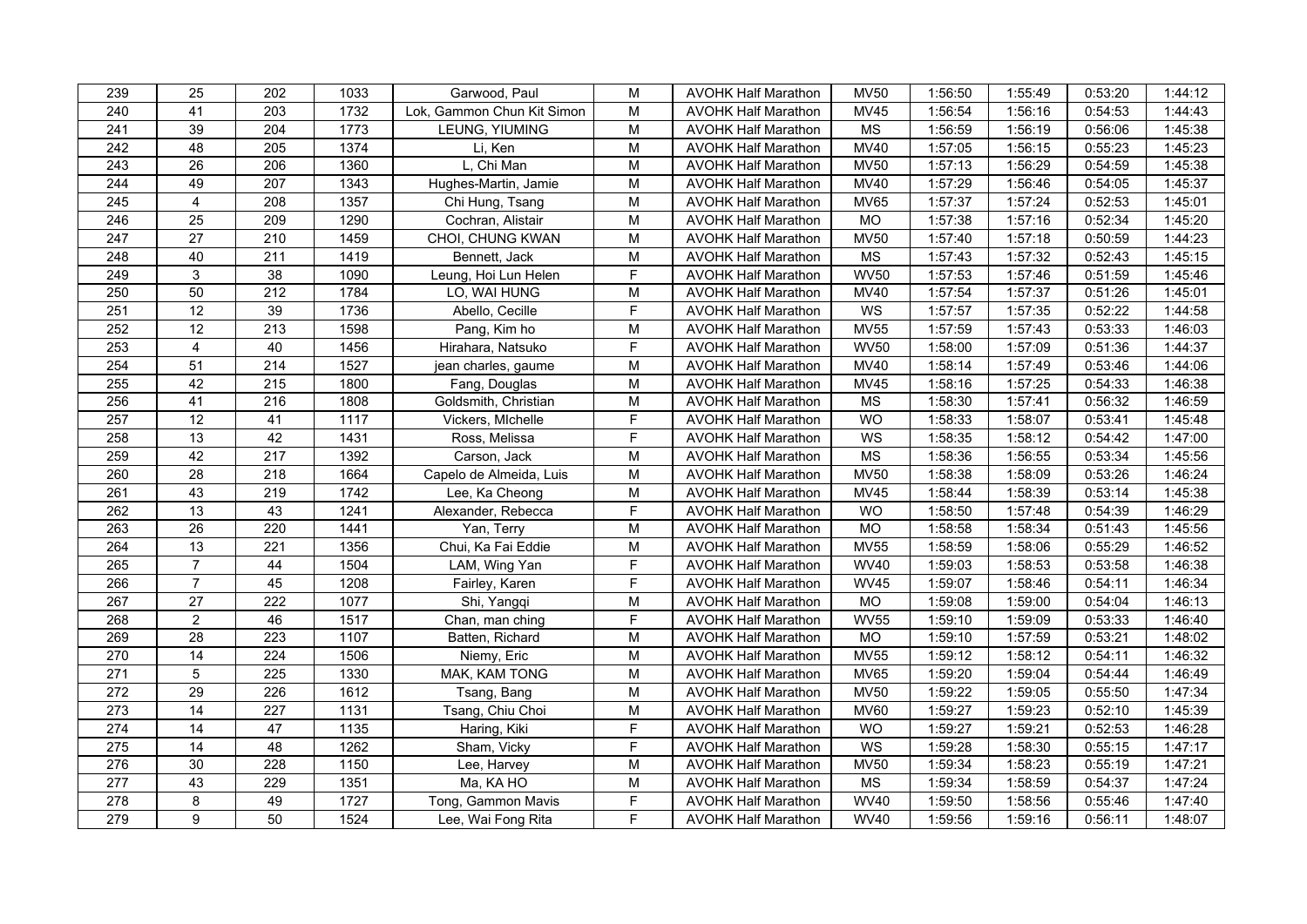| 280              | 29              | 230              | 1641 | YUEN, CHI YU            | M                                                                                     | <b>AVOHK Half Marathon</b> | <b>MO</b>              | 1:59:59 | 1:59:20 | 0:53:52 | 1:48:04 |
|------------------|-----------------|------------------|------|-------------------------|---------------------------------------------------------------------------------------|----------------------------|------------------------|---------|---------|---------|---------|
| 281              | 31              | 231              | 1748 | Jaffe, Nick             | M                                                                                     | <b>AVOHK Half Marathon</b> | <b>MV50</b>            | 2:00:15 | 1:59:09 | 0:56:26 | 1:47:59 |
| 282              | 10              | 51               | 1393 | Moulton, Erika          | $\overline{F}$                                                                        | <b>AVOHK Half Marathon</b> | <b>WV40</b>            | 2:00:32 | 1:59:49 | 0:54:38 | 1:47:40 |
| 283              | 44              | 232              | 1717 | Wong, Gammon Chi Yeong  | ${\sf M}$                                                                             | <b>AVOHK Half Marathon</b> | <b>MV45</b>            | 2:00:38 | 2:00:27 | 0:55:16 | 1:47:45 |
| 284              | 6               | 233              | 1245 | SIU FAI, TSANG          | M                                                                                     | <b>AVOHK Half Marathon</b> | <b>MV65</b>            | 2:00:40 | 2:00:39 | 0:56:16 | 1:48:31 |
| 285              | 11              | 52               | 1559 | CHANG, LAP IAN          | F                                                                                     | <b>AVOHK Half Marathon</b> | <b>WV40</b>            | 2:00:47 | 2:00:22 | 0:54:50 | 1:48:09 |
| 286              | 8               | 53               | 1444 | Norton, Alexandra       | F                                                                                     | <b>AVOHK Half Marathon</b> | <b>WV45</b>            | 2:00:48 | 2:00:03 | 0:53:49 | 1:47:40 |
| 287              | 44              | 234              | 1120 | Crooks, Thomas          | ${\sf M}$                                                                             | <b>AVOHK Half Marathon</b> | $\overline{\text{MS}}$ | 2:00:52 | 1:59:53 | 0:56:27 | 1:48:09 |
| 288              | $\overline{15}$ | 235              | 1445 | Hoffman, William        | M                                                                                     | <b>AVOHK Half Marathon</b> | <b>MV55</b>            | 2:01:02 | 2:00:18 | 0:54:38 | 1:47:49 |
| 289              | 16              | 236              | 1118 | McWhirter, Philip       | M                                                                                     | <b>AVOHK Half Marathon</b> | <b>MV55</b>            | 2:01:10 | 2:01:00 | 0:54:32 | 1:48:38 |
| 290              | 17              | 237              | 1643 | Li, Albert              | M                                                                                     | <b>AVOHK Half Marathon</b> | <b>MV55</b>            | 2:01:13 | 2:00:16 | 0:55:08 | 1:48:56 |
| 291              | 32              | 238              | 1533 | Gal, Jean-Philippe      | $\mathsf{M}% _{T}=\mathsf{M}_{T}\!\left( a,b\right) ,\ \mathsf{M}_{T}=\mathsf{M}_{T}$ | <b>AVOHK Half Marathon</b> | <b>MV50</b>            | 2:01:14 | 2:00:59 | 0:53:21 | 1:47:29 |
| 292              | 45              | 239              | 1586 | Hsu, Kevin              | M                                                                                     | <b>AVOHK Half Marathon</b> | <b>MV45</b>            | 2:01:28 | 2:01:02 | 0:53:37 | 1:48:26 |
| 293              | $\overline{9}$  | 54               | 1681 | Gan, Jacqueline         | $\overline{F}$                                                                        | <b>AVOHK Half Marathon</b> | <b>WV45</b>            | 2:01:51 | 2:01:26 | 0:55:03 | 1:47:48 |
| 294              | 15              | 55               | 1806 | Chan, Shuk Ming         | F                                                                                     | <b>AVOHK Half Marathon</b> | WS                     | 2:01:57 | 2:01:29 | 0:54:56 | 1:48:54 |
| 295              | 18              | 240              | 1177 | McCarroll, Adrian       | M                                                                                     | <b>AVOHK Half Marathon</b> | <b>MV55</b>            | 2:01:58 | 2:01:40 | 0:55:12 | 1:49:28 |
| 296              | 16              | 56               | 1486 | Balinas, Carol          | F                                                                                     | <b>AVOHK Half Marathon</b> | WS                     | 2:02:05 | 2:01:36 | 0:54:58 | 1:49:53 |
| 297              | 12              | $\overline{57}$  | 1057 | Hirst, Linmarie         | F                                                                                     | <b>AVOHK Half Marathon</b> | <b>WV40</b>            | 2:02:33 | 2:02:04 | 0:55:06 | 1:49:41 |
| 298              | 46              | $\overline{241}$ | 1050 | NG, WAI LUN             | M                                                                                     | <b>AVOHK Half Marathon</b> | <b>MV45</b>            | 2:02:43 | 2:02:22 | 0:56:32 | 1:50:23 |
| 299              | 15              | 58               | 1236 | Sugunasabesan, Anusha   | F                                                                                     | <b>AVOHK Half Marathon</b> | <b>WO</b>              | 2:02:47 | 2:01:57 | 0:57:10 | 1:50:45 |
| 300              | 30              | 242              | 1786 | Taillefer, Vincent      | $\mathsf{M}% _{T}=\mathsf{M}_{T}\!\left( a,b\right) ,\ \mathsf{M}_{T}=\mathsf{M}_{T}$ | <b>AVOHK Half Marathon</b> | <b>MO</b>              | 2:02:53 | 2:01:39 | 0:56:47 | 1:49:08 |
| 301              | $\overline{31}$ | $\overline{243}$ | 1662 | Dellisanti, Walter      | M                                                                                     | <b>AVOHK Half Marathon</b> | $\overline{MO}$        | 2:02:54 | 2:01:53 | 0:57:57 | 1:50:51 |
| 302              | 52              | 244              | 1306 | Chandola, Amit          | $\mathsf{M}% _{T}=\mathsf{M}_{T}\!\left( a,b\right) ,\ \mathsf{M}_{T}=\mathsf{M}_{T}$ | <b>AVOHK Half Marathon</b> | <b>MV40</b>            | 2:03:07 | 2:02:53 | 0:54:40 | 1:50:26 |
| 303              | 3               | 59               | 1231 | Greer, Belinda          | F                                                                                     | <b>AVOHK Half Marathon</b> | <b>WV55</b>            | 2:03:11 | 2:03:08 | 0:55:24 | 1:50:27 |
| 304              | 53              | 245              | 1047 | Tse, Chun Kuen          | M                                                                                     | <b>AVOHK Half Marathon</b> | <b>MV40</b>            | 2:03:18 | 2:03:17 | 0:55:34 | 1:51:04 |
| 305              | 54              | 246              | 1227 | Caballero, Jose         | ${\sf M}$                                                                             | <b>AVOHK Half Marathon</b> | <b>MV40</b>            | 2:03:25 | 2:03:00 | 0:50:28 | 1:46:26 |
| 306              | $\overline{32}$ | 247              | 1677 | Pritchard, Tim          | ${\sf M}$                                                                             | <b>AVOHK Half Marathon</b> | MO                     | 2:03:25 | 2:02:41 | 0:57:10 | 1:51:34 |
| 307              | 10              | 60               | 1230 | BRUNO, NELLY            | $\overline{F}$                                                                        | <b>AVOHK Half Marathon</b> | <b>WV45</b>            | 2:03:26 | 2:02:32 | 0:56:38 | 1:50:59 |
| 308              | 4               | 61               | 1543 | Fung, Anita Siu Ying    | F                                                                                     | <b>AVOHK Half Marathon</b> | <b>WV55</b>            | 2:03:41 | 2:03:20 | 0:55:08 | 1:50:13 |
| 309              | 47              | 248              | 1027 | Man Wai, Hung           | M                                                                                     | <b>AVOHK Half Marathon</b> | <b>MV45</b>            | 2:03:49 | 2:02:42 | 0:55:32 | 1:49:39 |
| 310              | 19              | 249              | 1574 | Poon, Chak Chi          | M                                                                                     | <b>AVOHK Half Marathon</b> | <b>MV55</b>            | 2:03:57 | 2:03:11 | 0:57:34 | 1:50:14 |
| 311              | 33              | 250              | 1729 | Yeung, Gammon Yuk Leung | M                                                                                     | <b>AVOHK Half Marathon</b> | <b>MV50</b>            | 2:03:58 | 2:02:38 | 0:55:41 | 1:50:34 |
| 312              | 33              | 251              | 1402 | Fukuyama, Kohei         | M                                                                                     | <b>AVOHK Half Marathon</b> | $\overline{MO}$        | 2:04:02 | 2:03:35 | 0:56:04 | 1:50:19 |
| 313              | 20              | 252              | 1024 | Olson, Andrew           | $\mathsf{M}% _{T}=\mathsf{M}_{T}\!\left( a,b\right) ,\ \mathsf{M}_{T}=\mathsf{M}_{T}$ | <b>AVOHK Half Marathon</b> | <b>MV55</b>            | 2:04:10 | 2:03:25 | 0:54:14 | 1:49:46 |
| $\overline{314}$ | $\overline{34}$ | 253              | 1074 | Siu Lung, Ho            | M                                                                                     | <b>AVOHK Half Marathon</b> | <b>MV50</b>            | 2:04:14 | 2:04:10 | 0:54:36 | 1:51:13 |
| 315              | 48              | 254              | 1134 | Smeets, Stephan         | M                                                                                     | <b>AVOHK Half Marathon</b> | <b>MV45</b>            | 2:04:24 | 2:04:13 | 0:55:50 | 1:50:24 |
| 316              | 35              | 255              | 1648 | Tay, Daniel             | M                                                                                     | <b>AVOHK Half Marathon</b> | <b>MV50</b>            | 2:04:29 | 2:04:02 | 0:56:03 | 1:51:10 |
| $\overline{317}$ | $\overline{21}$ | 256              | 1532 | Wong, Frankie           | ${\sf M}$                                                                             | <b>AVOHK Half Marathon</b> | <b>MV55</b>            | 2:04:36 | 2:04:16 | 0:53:22 | 1:50:55 |
| 318              | 45              | 257              | 1044 | Lau, Matthew            | M                                                                                     | <b>AVOHK Half Marathon</b> | <b>MS</b>              | 2:04:39 | 2:03:22 | 0:58:13 | 1:51:57 |
| 319              | 34              | 258              | 1801 | Lau, Dong Kit           | ${\sf M}$                                                                             | <b>AVOHK Half Marathon</b> | <b>MO</b>              | 2:04:42 | 2:03:44 | 0:58:19 | 1:52:11 |
| 320              | $\overline{22}$ | 259              | 1000 | Ping Kuen, LEE          | $\overline{M}$                                                                        | <b>AVOHK Half Marathon</b> | <b>MV55</b>            | 2:04:45 | 2:04:10 | 0:54:44 | 1:50:38 |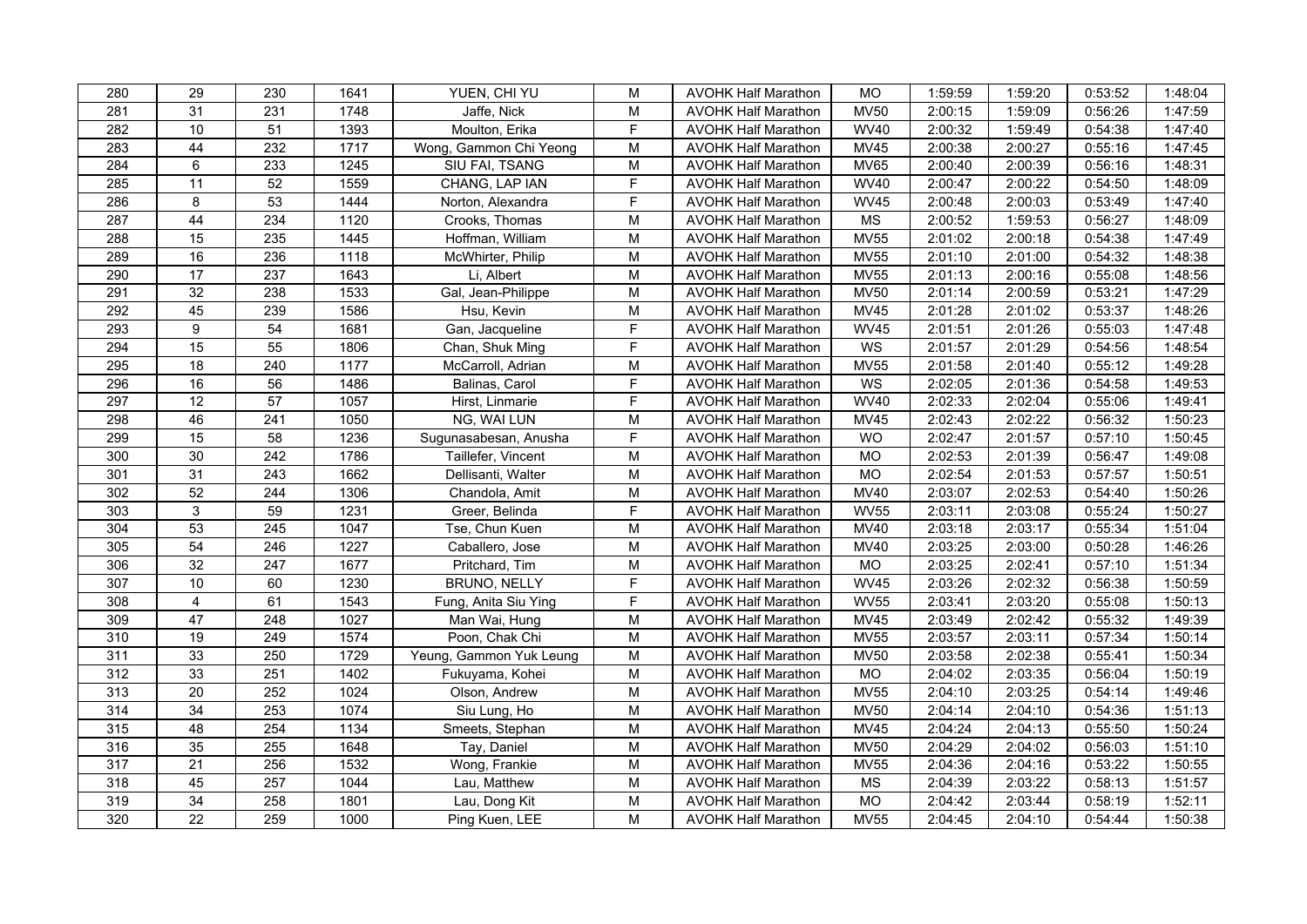| 321              | $\overline{5}$  | 62               | 1469 | Murfitt, Sabine       | $\mathsf F$                                                                           | <b>AVOHK Half Marathon</b> | <b>WV50</b>            | 2:04:46 | 2:04:28 | 0:54:30 | 1:50:34 |
|------------------|-----------------|------------------|------|-----------------------|---------------------------------------------------------------------------------------|----------------------------|------------------------|---------|---------|---------|---------|
| 322              | 36              | 260              | 1214 | Chung, Ming Fai       | ${\sf M}$                                                                             | <b>AVOHK Half Marathon</b> | <b>MV50</b>            | 2:04:49 | 2:04:19 | 0:57:03 | 1:52:01 |
| 323              | 37              | 261              | 1476 | Yeung, Yu Man         | ${\sf M}$                                                                             | <b>AVOHK Half Marathon</b> | <b>MV50</b>            | 2:05:09 | 2:04:25 | 0:56:26 | 1:51:39 |
| 324              | $\overline{55}$ | 262              | 1790 | Pernin, Thomas        | ${\sf M}$                                                                             | <b>AVOHK Half Marathon</b> | <b>MV40</b>            | 2:05:12 | 2:04:31 | 0:54:28 | 1:51:29 |
| 325              | 35              | 263              | 1316 | Ng, Tsz Him           | M                                                                                     | <b>AVOHK Half Marathon</b> | MO                     | 2:05:29 | 2:05:00 | 0:56:41 | 1:51:54 |
| 326              | 49              | 264              | 1566 | Lee, Eric K.H.        | M                                                                                     | <b>AVOHK Half Marathon</b> | <b>MV45</b>            | 2:05:37 | 2:05:11 | 0:55:50 | 1:51:15 |
| 327              | 46              | 265              | 1705 | Wong, Gammon Tsz Fung | ${\sf M}$                                                                             | <b>AVOHK Half Marathon</b> | MS                     | 2:05:41 | 2:05:06 | 0:56:00 | 1:51:04 |
| 328              | $\overline{23}$ | 266              | 1315 | Ng, Ka Chun Tom       | ${\sf M}$                                                                             | <b>AVOHK Half Marathon</b> | <b>MV55</b>            | 2:05:42 | 2:05:14 | 0:56:40 | 1:51:53 |
| 329              | 50              | 267              | 1037 | Moldenhauer, Benjamin | M                                                                                     | <b>AVOHK Half Marathon</b> | <b>MV45</b>            | 2:05:43 | 2:05:09 | 0:57:56 | 1:52:49 |
| 330              | 11              | 63               | 1407 | Hu, Jennifer          | F                                                                                     | <b>AVOHK Half Marathon</b> | <b>WV45</b>            | 2:06:02 | 2:05:35 | 0:56:13 | 1:52:10 |
| 331              | 36              | 268              | 1470 | waite, jon            | M                                                                                     | <b>AVOHK Half Marathon</b> | <b>MO</b>              | 2:06:04 | 2:05:48 | 0:57:12 | 1:52:48 |
| 332              | 56              | 269              | 1563 | Mcmillan, Peter       | ${\sf M}$                                                                             | <b>AVOHK Half Marathon</b> | <b>MV40</b>            | 2:06:07 | 2:05:19 | 0:56:34 | 1:52:29 |
| 333              | 16              | 64               | 1746 | Loots, Jessica        | F                                                                                     | <b>AVOHK Half Marathon</b> | <b>WO</b>              | 2:06:12 | 2:05:59 | 0:56:34 | 1:52:31 |
| $\frac{1}{334}$  | 6               | 65               | 1302 | Theobald-Raber, Anja  | $\overline{F}$                                                                        | <b>AVOHK Half Marathon</b> | <b>WV50</b>            | 2:06:22 | 2:06:04 | 0:56:31 | 1:52:58 |
| 335              | $\overline{37}$ | 270              | 1743 | chan, chun kit        | M                                                                                     | <b>AVOHK Half Marathon</b> | <b>MO</b>              | 2:06:25 | 2:06:13 | 0:56:33 | 1:53:21 |
| 336              | 5               | 66               | 1041 | POON, SIU PIK         | F                                                                                     | <b>AVOHK Half Marathon</b> | <b>WV55</b>            | 2:06:38 | 2:06:07 | 0:57:32 | 1:53:08 |
| 337              | $\mathbf{1}$    | 67               | 1042 | LEUNG, CHING WAN      | F                                                                                     | <b>AVOHK Half Marathon</b> | <b>WV60</b>            | 2:06:38 | 2:06:08 | 0:57:33 | 1:53:07 |
| 338              | 24              | 271              | 1629 | Fong, Gerald          | M                                                                                     | <b>AVOHK Half Marathon</b> | <b>MV55</b>            | 2:06:40 | 2:06:17 | 1:00:06 | 1:54:27 |
| 339              | 47              | $\overline{272}$ | 1070 | Benaglia, Luca        | $\overline{M}$                                                                        | <b>AVOHK Half Marathon</b> | $\overline{\text{MS}}$ | 2:07:00 | 2:06:43 | 0:53:37 | 1:52:07 |
| 340              | $\overline{17}$ | 68               | 1173 | Thorne, Taryn leigh   | F                                                                                     | <b>AVOHK Half Marathon</b> | <b>WO</b>              | 2:07:01 | 2:05:52 | 1:00:09 | 1:55:06 |
| 341              | 48              | 273              | 1785 | Gaume, Alexandre      | M                                                                                     | <b>AVOHK Half Marathon</b> | <b>MS</b>              | 2:07:02 | 2:06:33 | 0:52:59 | 1:50:43 |
| 342              | $\overline{13}$ | 69               | 1701 | Meyer, Candice        | $\overline{F}$                                                                        | <b>AVOHK Half Marathon</b> | <b>WV40</b>            | 2:07:05 | 2:06:21 | 0:59:05 | 1:54:58 |
| 343              | 51              | 274              | 1109 | Gilkison, Timothy     | ${\sf M}$                                                                             | <b>AVOHK Half Marathon</b> | <b>MV45</b>            | 2:07:20 | 2:07:08 | 0:55:17 | 1:52:28 |
| 344              | 52              | 275              | 1265 | Ka Lun, Chan          | M                                                                                     | <b>AVOHK Half Marathon</b> | <b>MV45</b>            | 2:07:29 | 2:06:51 | 0:57:44 | 1:53:34 |
| 345              | $\overline{7}$  | 70               | 1766 | Dixon, Julie          | F                                                                                     | <b>AVOHK Half Marathon</b> | <b>WV50</b>            | 2:07:43 | 2:07:29 | 0:56:43 | 1:53:31 |
| 346              | 53              | 276              | 1088 | SIU, YAU KIN          | ${\sf M}$                                                                             | <b>AVOHK Half Marathon</b> | <b>MV45</b>            | 2:08:00 | 2:06:57 | 1:02:42 | 1:55:47 |
| $\overline{347}$ | $\overline{12}$ | $\overline{71}$  | 1628 | Goldberg, Hayley      | $\mathsf F$                                                                           | <b>AVOHK Half Marathon</b> | <b>WV45</b>            | 2:08:17 | 2:07:43 | 0:59:08 | 1:55:38 |
| 348              | 49              | $\overline{277}$ | 1085 | Hawkins, Simon        | $\mathsf{M}% _{T}=\mathsf{M}_{T}\!\left( a,b\right) ,\ \mathsf{M}_{T}=\mathsf{M}_{T}$ | <b>AVOHK Half Marathon</b> | $\overline{\text{MS}}$ | 2:08:20 | 2:07:34 | 0:59:31 | 1:55:51 |
| 349              | 54              | 278              | 1623 | Donnet, Nicolas       | M                                                                                     | <b>AVOHK Half Marathon</b> | <b>MV45</b>            | 2:08:21 | 2:07:29 | 0:58:38 | 1:53:59 |
| 350              | 14              | 72               | 1287 | Green, Mika           | E                                                                                     | <b>AVOHK Half Marathon</b> | <b>WV40</b>            | 2:08:23 | 2:08:04 | 0:57:09 | 1:54:34 |
| 351              | 57              | 279              | 1172 | Browning, Martin      | M                                                                                     | <b>AVOHK Half Marathon</b> | <b>MV40</b>            | 2:08:23 | 2:08:04 | 0:57:08 | 1:54:32 |
| 352              | 58              | 280              | 1212 | Wilde, Jamie          | M                                                                                     | <b>AVOHK Half Marathon</b> | <b>MV40</b>            | 2:08:30 | 2:07:47 | 0:57:26 | 1:55:01 |
| 353              | 8               | $\overline{73}$  | 1454 | McCarroll, Jessica    | $\overline{F}$                                                                        | <b>AVOHK Half Marathon</b> | <b>WV50</b>            | 2:08:34 | 2:06:59 | 0:57:00 | 1:54:31 |
| 354              | 38              | 281              | 1349 | Lee, Thomas           | $\mathsf{M}% _{T}=\mathsf{M}_{T}\!\left( a,b\right) ,\ \mathsf{M}_{T}=\mathsf{M}_{T}$ | <b>AVOHK Half Marathon</b> | <b>MV50</b>            | 2:08:39 | 2:08:23 | 0:59:56 | 1:55:28 |
| 355              | $\overline{25}$ | 282              | 1582 | Chui, Albert          | M                                                                                     | <b>AVOHK Half Marathon</b> | <b>MV55</b>            | 2:08:43 | 2:07:38 | 0:58:45 | 1:55:48 |
| 356              | $\overline{13}$ | $\overline{74}$  | 1084 | Tsang, Yat Yu         | F                                                                                     | <b>AVOHK Half Marathon</b> | <b>WV45</b>            | 2:08:47 | 2:08:01 | 0:58:40 | 1:55:36 |
| 357              | 17              | $\overline{75}$  | 1699 | Kong, Myra            | $\overline{F}$                                                                        | <b>AVOHK Half Marathon</b> | WS                     | 2:09:02 | 2:08:44 | 0:58:18 | 1:55:03 |
| 358              | $\overline{26}$ | 283              | 1497 | Lai, Kim Ching        | $\mathsf{M}% _{T}=\mathsf{M}_{T}\!\left( a,b\right) ,\ \mathsf{M}_{T}=\mathsf{M}_{T}$ | <b>AVOHK Half Marathon</b> | <b>MV55</b>            | 2:09:05 | 2:09:01 | 0:55:18 | 1:53:56 |
| 359              | 55              | 284              | 1390 | Shiu, David           | M                                                                                     | <b>AVOHK Half Marathon</b> | MV45                   | 2:09:06 | 2:08:15 | 0:59:02 | 1:55:41 |
| 360              | 38              | 285              | 1573 | Poon, Cavour          | $\mathsf{M}% _{T}=\mathsf{M}_{T}\!\left( a,b\right) ,\ \mathsf{M}_{T}=\mathsf{M}_{T}$ | <b>AVOHK Half Marathon</b> | MO                     | 2:09:37 | 2:08:51 | 0:57:35 | 1:53:54 |
| 361              | $\overline{27}$ | 286              | 1323 | Tang, Eric            | $\overline{M}$                                                                        | <b>AVOHK Half Marathon</b> | <b>MV55</b>            | 2:09:49 | 2:09:04 | 0:59:30 | 1:56:42 |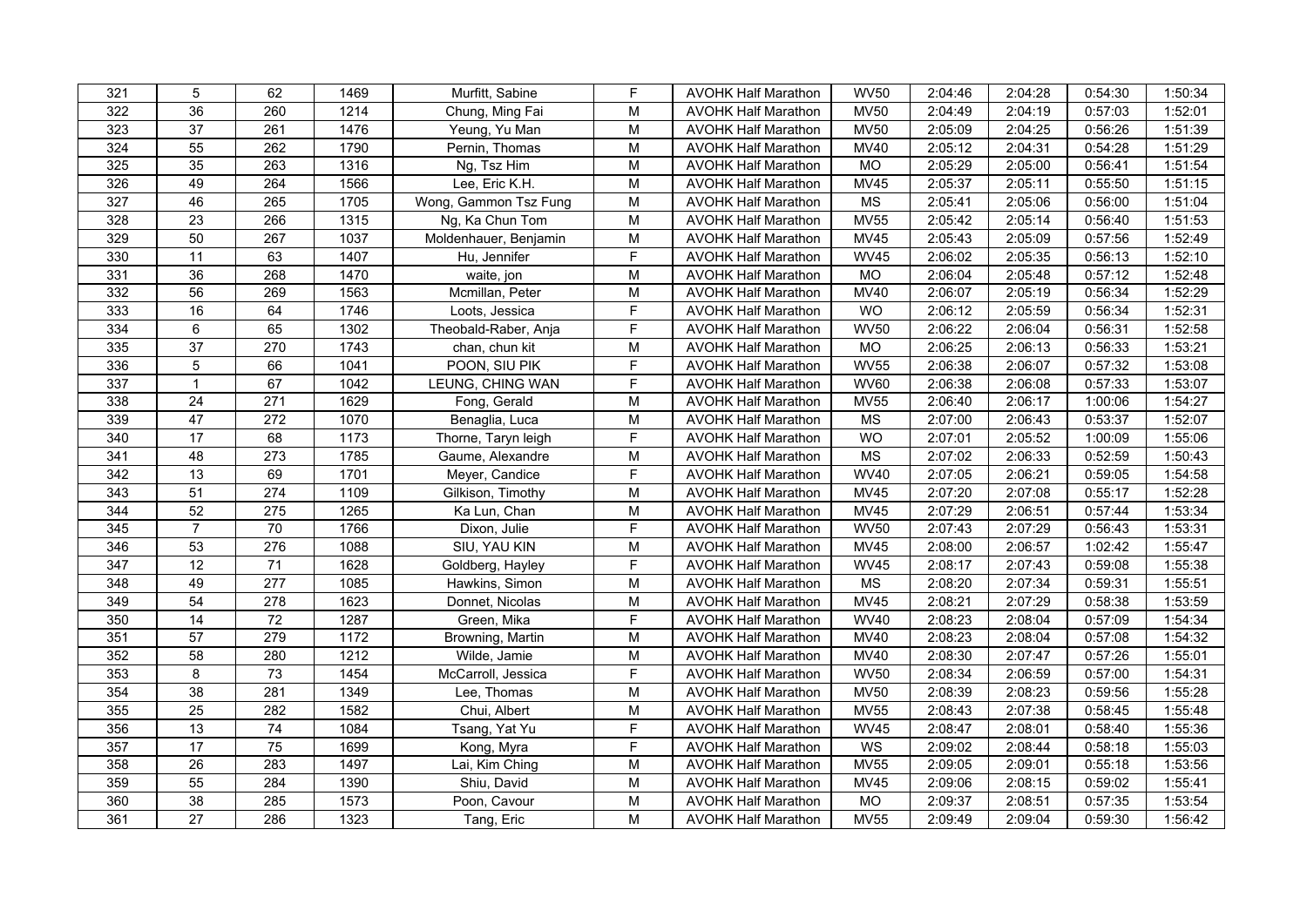| 362              | 50              | 287             | 1043 | Lau, Hang Ning, Terry      | M                                                                                     | <b>AVOHK Half Marathon</b> | <b>MS</b>   | 2:09:51 | 2:09:10 | 0:58:27 | 1:55:50 |
|------------------|-----------------|-----------------|------|----------------------------|---------------------------------------------------------------------------------------|----------------------------|-------------|---------|---------|---------|---------|
| 363              | 18              | 76              | 1616 | Clarke - McLeod, Amy       | F                                                                                     | <b>AVOHK Half Marathon</b> | <b>WO</b>   | 2:10:06 | 2:09:10 | 0:59:28 | 1:56:12 |
| 364              | 59              | 288             | 1667 | Jovelin, Christophe        | M                                                                                     | <b>AVOHK Half Marathon</b> | <b>MV40</b> | 2:10:21 | 2:09:19 | 0:57:11 | 1:56:29 |
| 365              | 39              | 289             | 1370 | LAU, CHI WANG              | M                                                                                     | <b>AVOHK Half Marathon</b> | <b>MV50</b> | 2:10:31 | 2:09:06 | 1:01:13 | 1:56:35 |
| 366              | $\overline{28}$ | 290             | 1386 | Wong, Wa Sun Thomas        | M                                                                                     | <b>AVOHK Half Marathon</b> | <b>MV55</b> | 2:10:33 | 2:10:11 | 0:59:05 | 1:56:10 |
| 367              | 19              | 77              | 1366 | Russell, Alexis            | F                                                                                     | <b>AVOHK Half Marathon</b> | <b>WO</b>   | 2:10:35 | 2:09:54 | 1:01:36 | 1:57:50 |
| 368              | 40              | 291             | 1799 | Chaston, Ben               | M                                                                                     | <b>AVOHK Half Marathon</b> | <b>MV50</b> | 2:10:44 | 2:10:09 | 0:56:49 | 1:57:04 |
| 369              | 29              | 292             | 1075 | WING KIT, POON             | $\overline{\mathsf{M}}$                                                               | <b>AVOHK Half Marathon</b> | <b>MV55</b> | 2:10:56 | 2:10:43 | 0:56:57 | 1:53:58 |
| 370              | $\overline{9}$  | $\overline{78}$ | 1278 | yeung, anna                | $\overline{F}$                                                                        | <b>AVOHK Half Marathon</b> | <b>WV50</b> | 2:10:57 | 2:10:42 | 0:58:44 | 1:57:00 |
| 371              | 10              | 79              | 1298 | Hengprsait, Phatcharin     | F                                                                                     | <b>AVOHK Half Marathon</b> | <b>WV50</b> | 2:10:58 | 2:10:08 | 0:58:54 | 1:57:31 |
| 372              | 56              | 293             | 1703 | Lam, Gammon Kai Man        | M                                                                                     | <b>AVOHK Half Marathon</b> | <b>MV45</b> | 2:11:04 | 2:09:39 | 1:00:38 | 1:57:54 |
| 373              | 20              | 80              | 1588 | Cheung, Josephine          | F                                                                                     | <b>AVOHK Half Marathon</b> | WO          | 2:11:06 | 2:09:53 | 0:59:34 | 1:56:57 |
| $\overline{374}$ | $\overline{a}$  | 294             | 1764 | LAU, Alex                  | M                                                                                     | <b>AVOHK Half Marathon</b> | <b>WV60</b> | 2:11:12 | 2:11:05 | 0:58:36 | 1:57:24 |
| 375              | 57              | 295             | 1637 | Ke, Chun Fai               | M                                                                                     | <b>AVOHK Half Marathon</b> | <b>MV45</b> | 2:11:16 | 2:10:21 | 1:01:33 | 1:58:04 |
| 376              | 21              | 81              | 1069 | Wood, Helen                | $\mathsf F$                                                                           | <b>AVOHK Half Marathon</b> | <b>WO</b>   | 2:11:28 | 2:11:11 | 0:57:39 | 1:56:40 |
| 377              | 22              | 82              | 1435 | Reeves, Janine             | $\mathsf F$                                                                           | <b>AVOHK Half Marathon</b> | <b>WO</b>   | 2:11:30 | 2:11:19 | 0:58:31 | 1:58:07 |
| 378              | 15              | 83              | 1649 | Kwok, Kimmy                | $\mathsf F$                                                                           | <b>AVOHK Half Marathon</b> | <b>WV40</b> | 2:11:35 | 2:10:36 | 0:59:08 | 1:57:33 |
| 379              | 11              | 84              | 1420 | Chung, Chelsia             | F                                                                                     | <b>AVOHK Half Marathon</b> | <b>WV50</b> | 2:11:44 | 2:11:18 | 0:59:07 | 1:56:54 |
| 380              | 39              | 296             | 1706 | Lim, Gammon Alvin Kim Meng | M                                                                                     | <b>AVOHK Half Marathon</b> | <b>MO</b>   | 2:11:49 | 2:10:39 | 0:58:53 | 1:57:11 |
| 381              | 15              | 297             | 1339 | Lam, Sai Hung              | ${\sf M}$                                                                             | <b>AVOHK Half Marathon</b> | <b>MV60</b> | 2:11:49 | 2:10:58 | 1:04:13 | 1:59:30 |
| 382              | 58              | 298             | 1321 | Chan, Hing Shing           | M                                                                                     | <b>AVOHK Half Marathon</b> | <b>MV45</b> | 2:11:59 | 2:11:09 | 1:04:13 | 1:59:25 |
| 383              | 30              | 299             | 1095 | Law, To Sang               | M                                                                                     | <b>AVOHK Half Marathon</b> | <b>MV55</b> | 2:12:16 | 2:11:37 | 1:00:52 | 1:58:30 |
| 384              | 40              | 300             | 1094 | Law, Kit                   | M                                                                                     | <b>AVOHK Half Marathon</b> | MO          | 2:12:17 | 2:11:37 | 1:00:53 | 1:58:33 |
| 385              | 41              | 301             | 1266 | MOU, Tommy                 | $\overline{\mathsf{M}}$                                                               | <b>AVOHK Half Marathon</b> | <b>MV50</b> | 2:12:27 | 2:11:40 | 0:59:18 | 1:58:09 |
| 386              | 16              | 85              | 1489 | Cheng, Wendy               | F                                                                                     | <b>AVOHK Half Marathon</b> | <b>WV40</b> | 2:12:45 | 2:11:46 | 1:00:21 | 1:59:17 |
| 387              | 31              | 302             | 1515 | LEE, PING LAP              | M                                                                                     | <b>AVOHK Half Marathon</b> | <b>MV55</b> | 2:12:49 | 2:12:27 | 0:58:55 | 1:58:23 |
| 388              | 41              | 303             | 1702 | Yang, Gammon Fanjun        | M                                                                                     | <b>AVOHK Half Marathon</b> | MO          | 2:12:55 | 2:12:17 | 0:56:43 | 1:57:38 |
| 389              | 42              | 304             | 1292 | Lam, Ming Kin              | $\mathsf{M}% _{T}=\mathsf{M}_{T}\!\left( a,b\right) ,\ \mathsf{M}_{T}=\mathsf{M}_{T}$ | <b>AVOHK Half Marathon</b> | <b>MV50</b> | 2:13:17 | 2:12:59 | 0:59:12 | 1:59:27 |
| 390              | 43              | 305             | 1783 | Kin On, Yee                | M                                                                                     | <b>AVOHK Half Marathon</b> | <b>MV50</b> | 2:13:23 | 2:13:22 | 0:58:52 | 1:58:13 |
| 391              | 44              | 306             | 1002 | Fong, PC                   | M                                                                                     | <b>AVOHK Half Marathon</b> | <b>MV50</b> | 2:13:28 | 2:13:10 | 0:59:17 | 1:59:26 |
| 392              | 12              | 86              | 1151 | Ma, Esther                 | $\mathsf F$                                                                           | <b>AVOHK Half Marathon</b> | <b>WV50</b> | 2:13:29 | 2:12:19 | 1:00:00 | 1:59:09 |
| 393              | 45              | 307             | 1412 | Lau, Kwan Chi              | M                                                                                     | <b>AVOHK Half Marathon</b> | <b>MV50</b> | 2:13:31 | 2:12:36 | 1:02:29 | 1:59:20 |
| 394              | 13              | $\overline{87}$ | 1447 | LEE, Chik Yan Elsa         | $\mathsf F$                                                                           | <b>AVOHK Half Marathon</b> | <b>WV50</b> | 2:13:32 | 2:12:58 | 1:00:30 | 2:00:18 |
| 395              | 42              | 308             | 1716 | Ng, Gammon Philip          | M                                                                                     | <b>AVOHK Half Marathon</b> | MO          | 2:14:02 | 2:13:26 | 1:00:39 | 1:59:11 |
| 396              | $\overline{32}$ | 309             | 1201 | YEUNG, Sam                 | M                                                                                     | <b>AVOHK Half Marathon</b> | <b>MV55</b> | 2:14:11 | 2:14:06 | 1:00:25 | 1:59:33 |
| 397              | 60              | 310             | 1798 | maeda, kohei               | $\mathsf{M}% _{T}=\mathsf{M}_{T}\!\left( a,b\right) ,\ \mathsf{M}_{T}=\mathsf{M}_{T}$ | <b>AVOHK Half Marathon</b> | MV40        | 2:14:15 | 2:13:52 | 0:58:30 | 1:56:40 |
| 398              | 43              | 311             | 1434 | van Zyl, Juri              | M                                                                                     | <b>AVOHK Half Marathon</b> | MO          | 2:14:16 | 2:13:26 | 0:57:21 | 1:58:56 |
| 399              | 59              | 312             | 1060 | Cheung, Dennis CK          | M                                                                                     | <b>AVOHK Half Marathon</b> | MV45        | 2:14:20 | 2:13:04 | 1:02:42 | 2:00:10 |
| 400              | $\overline{7}$  | 313             | 1080 | Howes, John                | M                                                                                     | <b>AVOHK Half Marathon</b> | <b>MV65</b> | 2:14:28 | 2:14:05 | 1:02:19 | 2:00:53 |
| 401              | 33              | 314             | 1809 | David Blumson              | M                                                                                     | <b>AVOHK Half Marathon</b> | <b>MV55</b> | 2:14:31 | 2:13:39 | 1:00:18 | 2:00:26 |
| 402              | 16              | 315             | 1670 | Wong, Shun Foon            | $\overline{\mathsf{M}}$                                                               | <b>AVOHK Half Marathon</b> | <b>MV60</b> | 2:14:34 | 2:13:40 | 1:01:53 | 2:00:17 |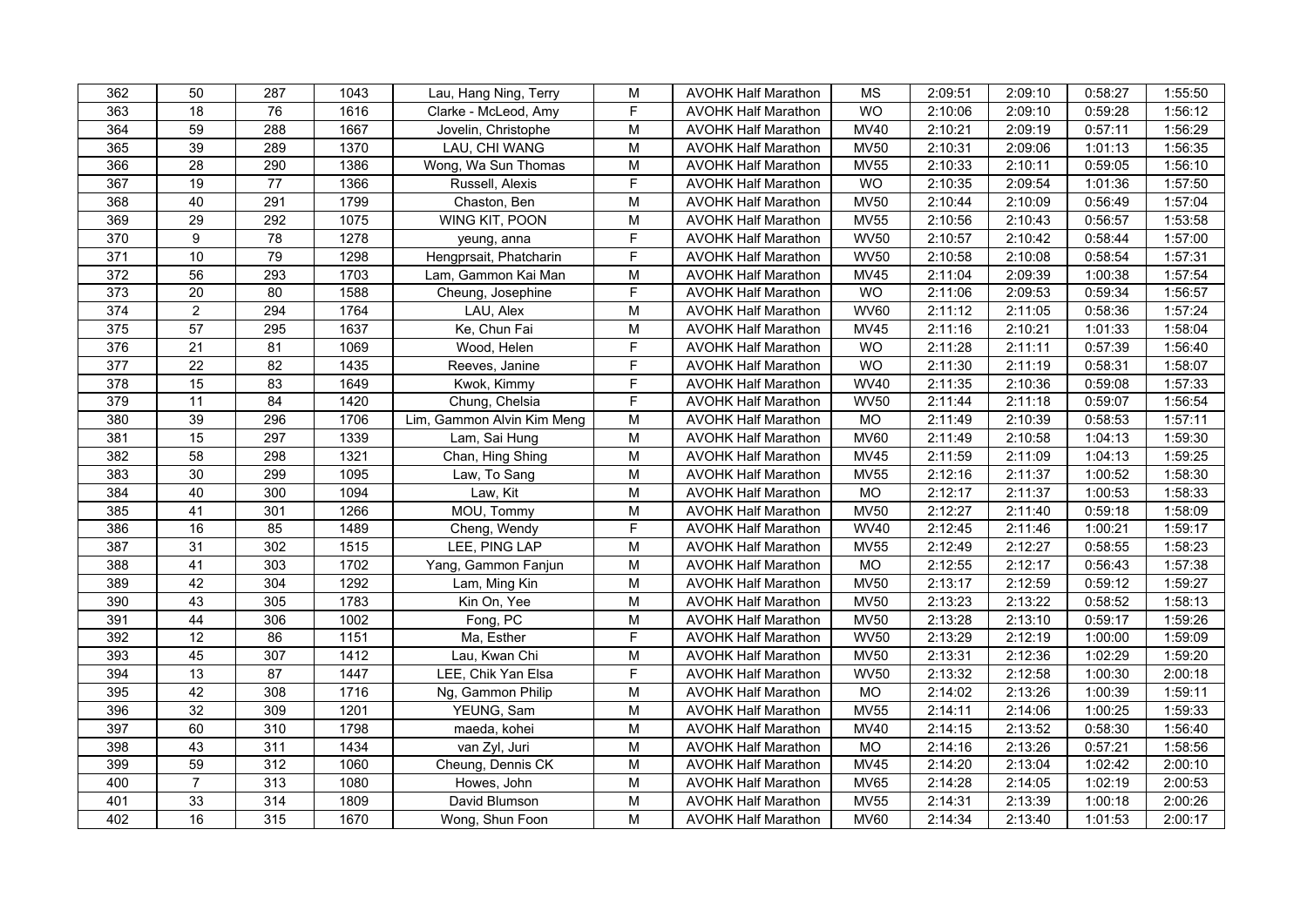| 403 | 44              | 316              | 1468 | WONG, LAP YAN                | $\mathsf{M}% _{T}=\mathsf{M}_{T}\!\left( a,b\right) ,\ \mathsf{M}_{T}=\mathsf{M}_{T}$ | <b>AVOHK Half Marathon</b> | <b>MO</b>              | 2:14:38 | 2:13:25 | 1:02:57 | 2:00:39 |
|-----|-----------------|------------------|------|------------------------------|---------------------------------------------------------------------------------------|----------------------------|------------------------|---------|---------|---------|---------|
| 404 | $\overline{34}$ | 317              | 1325 | Chan, Wai Kwong              | M                                                                                     | <b>AVOHK Half Marathon</b> | <b>MV55</b>            | 2:14:39 | 2:14:20 | 0:59:42 | 1:59:19 |
| 405 | 35              | $\overline{318}$ | 1180 | Yip, Yue FOng                | $\overline{M}$                                                                        | <b>AVOHK Half Marathon</b> | <b>MV55</b>            | 2:15:01 | 2:14:42 | 1:01:31 | 2:00:07 |
| 406 | 45              | 319              | 1438 | Wong, Chung Ho               | M                                                                                     | <b>AVOHK Half Marathon</b> | <b>MO</b>              | 2:15:34 | 2:14:22 | 1:04:30 | 2:01:57 |
| 407 | $\overline{23}$ | 88               | 1437 | Wong, Lok Ting Grace         | F                                                                                     | <b>AVOHK Half Marathon</b> | <b>WO</b>              | 2:15:34 | 2:14:23 | 1:04:30 | 2:02:00 |
| 408 | 46              | 320              | 1621 | NG, KWOK MAN                 | M                                                                                     | <b>AVOHK Half Marathon</b> | <b>MV50</b>            | 2:15:36 | 2:14:57 | 1:03:43 | 2:01:21 |
| 409 | 46              | 321              | 1436 | Wong, Anson                  | $\mathsf{M}% _{T}=\mathsf{M}_{T}\!\left( a,b\right) ,\ \mathsf{M}_{T}=\mathsf{M}_{T}$ | <b>AVOHK Half Marathon</b> | <b>MO</b>              | 2:15:45 | 2:14:34 | 1:04:32 | 2:02:02 |
| 410 | $\mathbf{1}$    | 322              | 1599 | Lee, Yun Lam                 | $\overline{M}$                                                                        | <b>AVOHK Half Marathon</b> | <b>MV70</b>            | 2:15:45 | 2:14:41 | 1:02:27 | 2:01:57 |
| 411 | 17              | 89               | 1708 | Leung, Gammon Christy        | $\mathsf F$                                                                           | <b>AVOHK Half Marathon</b> | <b>WV40</b>            | 2:15:57 | 2:15:16 | 1:02:14 | 2:01:34 |
| 412 | 6               | $\overline{90}$  | 1015 | Wingard-Robertsson, Carolyn  | $\mathsf F$                                                                           | <b>AVOHK Half Marathon</b> | <b>WV55</b>            | 2:16:29 | 2:15:53 | 0:59:05 | 2:02:00 |
| 413 | 18              | 91               | 1618 | David, Mélanie               | $\mathsf F$                                                                           | <b>AVOHK Half Marathon</b> | WS                     | 2:16:51 | 2:16:41 | 0:59:11 | 2:01:26 |
| 414 | 17              | 323              | 1756 | Yau, Man Fai                 | $\mathsf{M}% _{T}=\mathsf{M}_{T}\!\left( a,b\right) ,\ \mathsf{M}_{T}=\mathsf{M}_{T}$ | <b>AVOHK Half Marathon</b> | <b>MV60</b>            | 2:16:55 | 2:16:43 | 0:59:35 | 2:02:32 |
| 415 | 18              | 92               | 1309 | Lam, Sheila                  | F                                                                                     | <b>AVOHK Half Marathon</b> | <b>WV40</b>            | 2:17:25 | 2:16:29 | 1:02:09 | 2:02:55 |
| 416 | 61              | 324              | 1136 | CHEUNG, WAI TAT              | M                                                                                     | <b>AVOHK Half Marathon</b> | <b>MV40</b>            | 2:17:33 | 2:16:17 | 1:02:11 | 2:02:40 |
| 417 | 36              | 325              | 1348 | NG, Savio                    | M                                                                                     | <b>AVOHK Half Marathon</b> | <b>MV55</b>            | 2:17:33 | 2:17:16 | 1:02:19 | 2:02:33 |
| 418 | $\overline{24}$ | 93               | 1394 | Faure, Tessa                 | F                                                                                     | <b>AVOHK Half Marathon</b> | <b>WO</b>              | 2:17:40 | 2:17:11 | 1:01:45 | 2:03:12 |
| 419 | 62              | 326              | 1187 | Law, Kwok Yeung              | M                                                                                     | <b>AVOHK Half Marathon</b> | <b>MV40</b>            | 2:17:52 | 2:17:05 | 0:59:44 | 1:59:44 |
| 420 | $\overline{14}$ | 94               | 1634 | Stevenson, Judith            | $\overline{F}$                                                                        | <b>AVOHK Half Marathon</b> | <b>WV50</b>            | 2:18:10 | 2:17:51 | 1:00:19 | 2:03:36 |
| 421 | 14              | 95               | 1719 | Kwok, Gammon Fung Ying Grace | $\mathsf F$                                                                           | <b>AVOHK Half Marathon</b> | <b>WV45</b>            | 2:18:12 | 2:17:19 | 1:02:50 | 2:04:01 |
| 422 | 15              | 96               | 1105 | Lo, Wing Or                  | F                                                                                     | <b>AVOHK Half Marathon</b> | <b>WV50</b>            | 2:18:12 | 2:17:17 | 1:00:11 | 2:01:41 |
| 423 | 51              | 327              | 1322 | Gorman, Tom                  | M                                                                                     | <b>AVOHK Half Marathon</b> | <b>MS</b>              | 2:18:16 | 2:17:15 | 1:02:30 | 2:04:04 |
| 424 | 60              | 328              | 1025 | CHI KIT, HUI                 | M                                                                                     | <b>AVOHK Half Marathon</b> | <b>MV45</b>            | 2:18:18 | 2:17:57 | 1:01:51 | 2:03:08 |
| 425 | $\overline{37}$ | 329              | 1039 | CHAN, SHEK CHI               | ${\sf M}$                                                                             | <b>AVOHK Half Marathon</b> | <b>MV55</b>            | 2:18:22 | 2:18:00 | 1:02:43 | 2:03:25 |
| 426 | 25              | $\overline{97}$  | 1684 | Harris, Emily                | $\overline{F}$                                                                        | <b>AVOHK Half Marathon</b> | <b>WO</b>              | 2:18:23 | 2:17:19 | 1:00:18 | 2:03:57 |
| 427 | 19              | 98               | 1663 | Thompson, Bree               | F                                                                                     | <b>AVOHK Half Marathon</b> | WS                     | 2:18:34 | 2:18:27 | 1:01:07 | 2:04:01 |
| 428 | 18              | 330              | 1474 | CHEUNG, Wing kit             | M                                                                                     | <b>AVOHK Half Marathon</b> | <b>MV60</b>            | 2:18:52 | 2:18:03 | 1:00:27 | 2:04:06 |
| 429 | $\overline{26}$ | 99               | 1607 | Blundy, Rachel               | F                                                                                     | <b>AVOHK Half Marathon</b> | <b>WO</b>              | 2:19:00 | 2:18:19 | 1:01:47 | 2:03:52 |
| 430 | 47              | 331              | 1817 | Laracy, Damien               | M                                                                                     | <b>AVOHK Half Marathon</b> | <b>MV50</b>            | 2:19:18 | 2:18:38 | 1:04:21 | 2:05:14 |
| 431 | 63              | 332              | 1244 | Meyer, Phillip               | M                                                                                     | <b>AVOHK Half Marathon</b> | MV40                   | 2:19:27 | 2:18:14 | 1:02:29 | 2:04:29 |
| 432 | 16              | 100              | 1750 | Lee, Sheree                  | E                                                                                     | <b>AVOHK Half Marathon</b> | <b>WV50</b>            | 2:19:39 | 2:18:35 | 1:03:25 | 2:05:12 |
| 433 | 19              | 333              | 1461 | Pau, Philip                  | $\mathsf{M}% _{T}=\mathsf{M}_{T}\!\left( a,b\right) ,\ \mathsf{M}_{T}=\mathsf{M}_{T}$ | <b>AVOHK Half Marathon</b> | <b>MV60</b>            | 2:19:56 | 2:18:50 | 1:04:02 | 2:05:46 |
| 434 | $\overline{20}$ | 101              | 1137 | CHAN, PUI SHAN               | $\mathsf F$                                                                           | <b>AVOHK Half Marathon</b> | WS                     | 2:20:01 | 2:18:45 | 1:02:12 | 2:04:53 |
| 435 | $\overline{17}$ | 102              | 1757 | Lam, Wing Ying Sally         | F                                                                                     | <b>AVOHK Half Marathon</b> | <b>WV50</b>            | 2:20:08 | 2:19:29 | 1:03:33 | 2:05:47 |
| 436 | 61              | 334              | 1565 | Tang, Jackson                | $\mathsf{M}% _{T}=\mathsf{M}_{T}\!\left( a,b\right) ,\ \mathsf{M}_{T}=\mathsf{M}_{T}$ | <b>AVOHK Half Marathon</b> | <b>MV45</b>            | 2:20:24 | 2:19:09 | 1:04:49 | 2:06:40 |
| 437 | 64              | 335              | 1570 | Cheung, Chun Wah             | M                                                                                     | <b>AVOHK Half Marathon</b> | <b>MV40</b>            | 2:20:24 | 2:19:09 | 1:04:49 | 2:06:35 |
| 438 | 52              | 336              | 1382 | Iki, Yoshihiko               | $\mathsf{M}% _{T}=\mathsf{M}_{T}\!\left( a,b\right) ,\ \mathsf{M}_{T}=\mathsf{M}_{T}$ | <b>AVOHK Half Marathon</b> | $\overline{\text{MS}}$ | 2:20:32 | 2:19:39 | 1:06:53 | 2:05:47 |
| 439 | 19              | 103              | 1061 | FUK, Caroline                | $\overline{F}$                                                                        | <b>AVOHK Half Marathon</b> | <b>WV40</b>            | 2:20:58 | 2:20:15 | 1:03:54 | 2:05:44 |
| 440 | 62              | 337              | 1404 | Cox, Charles                 | ${\sf M}$                                                                             | <b>AVOHK Half Marathon</b> | <b>MV45</b>            | 2:21:06 | 2:19:50 | 1:03:39 | 2:05:15 |
| 441 | 18              | 104              | 1153 | Kui, Li Li Lily              | F                                                                                     | <b>AVOHK Half Marathon</b> | <b>WV50</b>            | 2:21:08 | 2:20:27 | 1:05:52 | 2:06:45 |
| 442 | 65              | 338              | 1220 | Evans, Scott                 | $\mathsf{M}% _{T}=\mathsf{M}_{T}\!\left( a,b\right) ,\ \mathsf{M}_{T}=\mathsf{M}_{T}$ | <b>AVOHK Half Marathon</b> | <b>MV40</b>            | 2:21:08 | 2:20:03 | 1:05:51 | 2:05:23 |
| 443 | 48              | 339              | 1542 | ewal, willy                  | M                                                                                     | <b>AVOHK Half Marathon</b> | <b>MV50</b>            | 2:21:20 | 2:20:05 | 1:02:42 | 2:06:21 |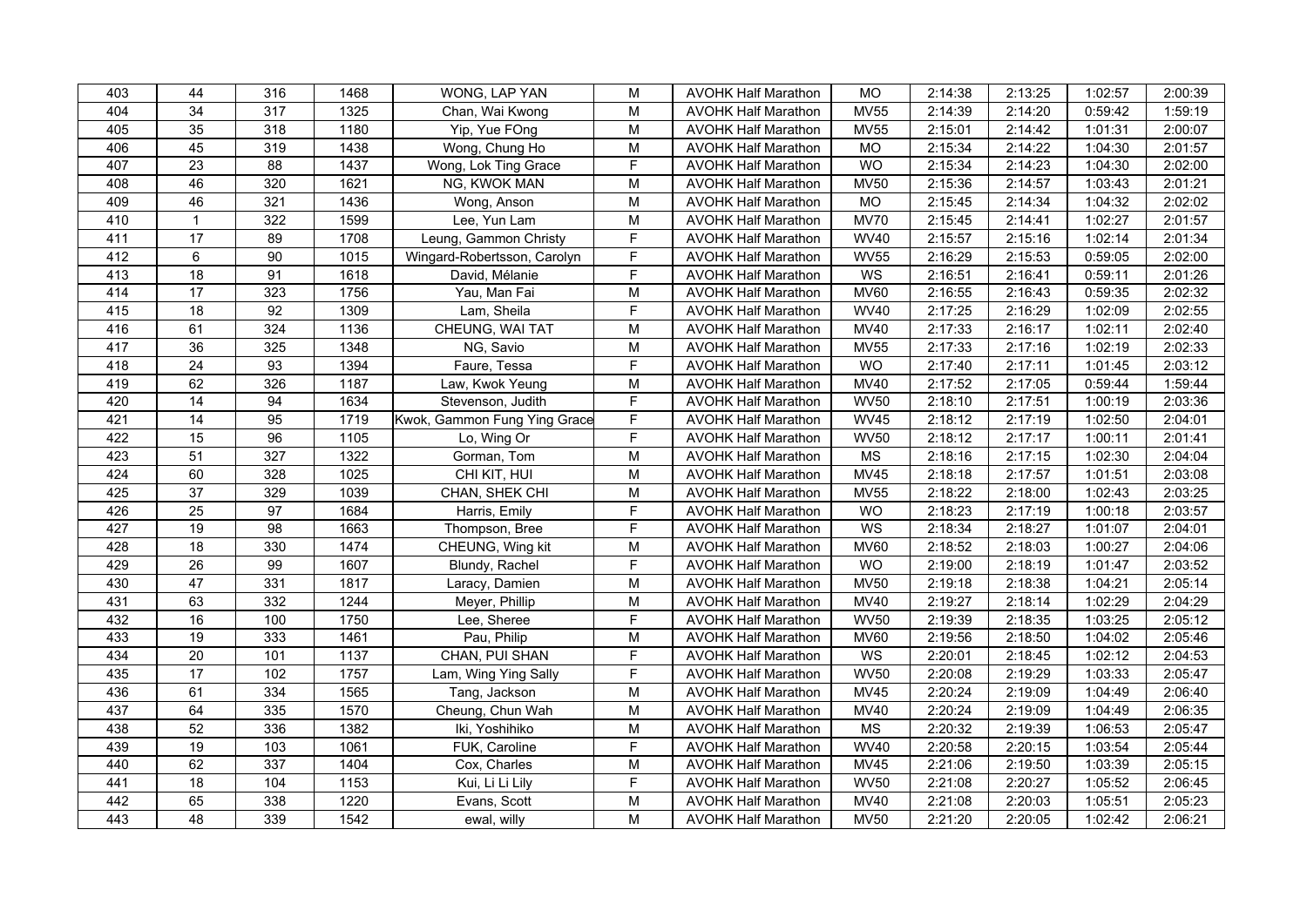| 444 | 49              | 340               | 1108 | Chan, Lawrence          | M                                                                                     | <b>AVOHK Half Marathon</b> | <b>MV50</b>     | 2:21:22 | 2:20:26 | 1:03:38 | 2:04:31 |
|-----|-----------------|-------------------|------|-------------------------|---------------------------------------------------------------------------------------|----------------------------|-----------------|---------|---------|---------|---------|
| 445 | 38              | 341               | 1223 | Yam, Kai Chung          | M                                                                                     | <b>AVOHK Half Marathon</b> | <b>MV55</b>     | 2:21:38 | 2:20:57 | 0:59:32 | 2:01:41 |
| 446 | $\overline{27}$ | 105               | 1463 | Herrmann, Anja-Oceane   | $\overline{F}$                                                                        | <b>AVOHK Half Marathon</b> | <b>WO</b>       | 2:21:56 | 2:21:16 | 1:02:57 | 2:06:25 |
| 447 | 39              | $\overline{342}$  | 1620 | Au, Samuel              | ${\sf M}$                                                                             | <b>AVOHK Half Marathon</b> | <b>MV55</b>     | 2:22:15 | 2:21:02 | 1:05:59 | 2:08:48 |
| 448 | 66              | 343               | 1803 | Tsui, Kam Yiu           | M                                                                                     | <b>AVOHK Half Marathon</b> | <b>MV40</b>     | 2:22:16 | 2:21:06 | 1:00:55 | 2:05:47 |
| 449 | 20              | 344               | 1181 | Koon, Hon Chuen         | M                                                                                     | <b>AVOHK Half Marathon</b> | <b>MV60</b>     | 2:22:20 | 2:22:01 | 1:03:36 | 2:06:24 |
| 450 | 47              | 345               | 1375 | Chan, Yuen Kit          | ${\sf M}$                                                                             | <b>AVOHK Half Marathon</b> | MO              | 2:22:25 | 2:21:57 | 1:06:00 | 2:07:22 |
| 451 | $\overline{15}$ | 106               | 1698 | Lai Yin, Choi           | $\overline{F}$                                                                        | <b>AVOHK Half Marathon</b> | <b>WV45</b>     | 2:22:27 | 2:21:28 | 1:05:49 | 2:07:49 |
| 452 | 63              | 346               | 1247 | Ngamoki-Cameron, Carl   | M                                                                                     | <b>AVOHK Half Marathon</b> | <b>MV45</b>     | 2:22:43 | 2:22:20 | 1:01:10 | 2:05:30 |
| 453 | 40              | 347               | 1200 | Wai, Lam                | M                                                                                     | <b>AVOHK Half Marathon</b> | <b>MV55</b>     | 2:22:44 | 2:21:44 | 1:08:06 | 2:08:42 |
| 454 | $\mathbf{1}$    | 107               | 1089 | Aufrance, Cynthia       | F                                                                                     | <b>AVOHK Half Marathon</b> | <b>WV65</b>     | 2:22:47 | 2:21:59 | 1:05:45 | 2:07:52 |
| 455 | 41              | 348               | 1358 | Ravi Shanker, Peesapaty | ${\sf M}$                                                                             | <b>AVOHK Half Marathon</b> | <b>MV55</b>     | 2:23:01 | 2:21:57 | 1:07:22 | 2:07:52 |
| 456 | 16              | 108               | 1495 | Lai, Annie              | F                                                                                     | <b>AVOHK Half Marathon</b> | <b>WV45</b>     | 2:23:21 | 2:22:20 | 1:05:24 | 2:09:01 |
| 457 | 64              | 349               | 1125 | Chan, Kai Chung         | ${\sf M}$                                                                             | <b>AVOHK Half Marathon</b> | <b>MV45</b>     | 2:23:31 | 2:22:37 | 1:02:03 | 2:06:42 |
| 458 | 67              | 350               | 1254 | Diphoorn, Arend Hendrik | M                                                                                     | <b>AVOHK Half Marathon</b> | <b>MV40</b>     | 2:23:33 | 2:22:26 | 1:05:02 | 2:07:20 |
| 459 | 42              | 351               | 1083 | Ng, Fai Yee             | M                                                                                     | <b>AVOHK Half Marathon</b> | <b>MV55</b>     | 2:23:38 | 2:22:56 | 1:03:00 | 2:07:33 |
| 460 | 20              | 109               | 1689 | Cheng, Ling Ling        | F                                                                                     | <b>AVOHK Half Marathon</b> | <b>WV40</b>     | 2:23:44 | 2:22:42 | 1:02:42 | 2:08:23 |
| 461 | 65              | 352               | 1439 | Gharbi, Sylvain         | ${\sf M}$                                                                             | <b>AVOHK Half Marathon</b> | MV45            | 2:23:50 | 2:23:09 | 1:05:28 | 2:08:19 |
| 462 | $\overline{2}$  | 353               | 1548 | Tsang, Pang Fei         | $\overline{M}$                                                                        | <b>AVOHK Half Marathon</b> | <b>MV70</b>     | 2:23:52 | 2:23:46 | 1:04:04 | 2:08:41 |
| 463 | 48              | 354               | 1277 | Smith, Robert           | ${\sf M}$                                                                             | <b>AVOHK Half Marathon</b> | <b>MO</b>       | 2:24:03 | 2:23:12 | 1:04:37 | 2:08:13 |
| 464 | 21              | 110               | 1707 | Sun, Gammon Amy         | F                                                                                     | <b>AVOHK Half Marathon</b> | WS              | 2:24:10 | 2:23:27 | 1:06:10 | 2:09:00 |
| 465 | $\overline{21}$ | 355               | 1073 | CHEUNG, Ping Wah        | M                                                                                     | <b>AVOHK Half Marathon</b> | <b>MV60</b>     | 2:24:14 | 2:23:45 | 1:03:51 | 2:08:49 |
| 466 | 28              | $\frac{111}{11}$  | 1285 | Falken, Holly           | $\overline{F}$                                                                        | <b>AVOHK Half Marathon</b> | WO              | 2:24:22 | 2:23:33 | 1:05:05 | 2:09:21 |
| 467 | 17              | 112               | 1327 | Tong, Denise            | F                                                                                     | <b>AVOHK Half Marathon</b> | <b>WV45</b>     | 2:24:24 | 2:23:50 | 1:06:43 | 2:09:37 |
| 468 | 43              | 356               | 1522 | GURUNG, DHAN RAJ        | M                                                                                     | <b>AVOHK Half Marathon</b> | <b>MV55</b>     | 2:24:28 | 2:23:19 | 1:05:37 | 2:09:09 |
| 469 | 66              | 357               | 1405 | Kawamoto, Junya         | ${\sf M}$                                                                             | <b>AVOHK Half Marathon</b> | <b>MV45</b>     | 2:24:34 | 2:24:03 | 0:53:20 | 2:06:55 |
| 470 | $\overline{22}$ | $\frac{1}{13}$    | 1288 | He, Yulin               | $\mathsf F$                                                                           | <b>AVOHK Half Marathon</b> | WS              | 2:25:05 | 2:24:34 | 1:06:08 | 2:09:59 |
| 471 | 49              | 358               | 1111 | Poon, Kai Chun          | ${\sf M}$                                                                             | <b>AVOHK Half Marathon</b> | $\overline{MO}$ | 2:25:06 | 2:24:34 | 1:05:05 | 2:10:10 |
| 472 | 67              | 359               | 1385 | Cheng, Raymond          | M                                                                                     | <b>AVOHK Half Marathon</b> | <b>MV45</b>     | 2:25:09 | 2:24:17 | 1:04:34 | 2:09:10 |
| 473 | $\mathbf{1}$    | 360               | 1377 | PETER KAM TONG, KWAN    | M                                                                                     | <b>AVOHK Half Marathon</b> | MV80+           | 2:25:09 | 2:24:49 | 1:04:44 | 2:09:07 |
| 474 | 50              | 361               | 1396 | Hung Sui Kenneth, Ng    | M                                                                                     | <b>AVOHK Half Marathon</b> | <b>MV50</b>     | 2:25:23 | 2:24:30 | 1:02:10 | 2:07:56 |
| 475 | $\overline{51}$ | 362               | 1308 | Shum, Wai Ming          | M                                                                                     | <b>AVOHK Half Marathon</b> | <b>MV50</b>     | 2:25:25 | 2:24:57 | 1:05:13 | 2:09:24 |
| 476 | 44              | 363               | 1267 | Brooker, Matthew        | $\mathsf{M}% _{T}=\mathsf{M}_{T}\!\left( a,b\right) ,\ \mathsf{M}_{T}=\mathsf{M}_{T}$ | <b>AVOHK Half Marathon</b> | <b>MV55</b>     | 2:25:41 | 2:25:17 | 1:07:00 | 2:11:06 |
| 477 | 68              | 364               | 1700 | Kwok Wing, Gammon Lau   | $\mathsf{M}% _{T}=\mathsf{M}_{T}\!\left( a,b\right) ,\ \mathsf{M}_{T}=\mathsf{M}_{T}$ | <b>AVOHK Half Marathon</b> | <b>MV45</b>     | 2:25:42 | 2:24:54 | 1:02:23 | 2:06:34 |
| 478 | 52              | 365               | 1387 | Alder, Edward           | M                                                                                     | <b>AVOHK Half Marathon</b> | <b>MV50</b>     | 2:25:53 | 2:25:18 | 1:07:12 | 2:10:25 |
| 479 | 29              | 114               | 1696 | Fadhilah, Rina          | F                                                                                     | <b>AVOHK Half Marathon</b> | <b>WO</b>       | 2:26:31 | 2:25:44 | 1:05:43 | 2:10:25 |
| 480 | 23              | 115               | 1418 | Sayaz, MaryAnn          | F                                                                                     | <b>AVOHK Half Marathon</b> | WS              | 2:26:49 | 2:25:41 | 1:05:51 | 2:09:20 |
| 481 | 30              | $\frac{116}{116}$ | 1417 | Cleary, Alexandra       | F                                                                                     | <b>AVOHK Half Marathon</b> | WO              | 2:26:49 | 2:25:41 | 1:05:54 | 2:09:19 |
| 482 | 22              | 366               | 1642 | Kung, Chi Kin           | $\mathsf{M}% _{T}=\mathsf{M}_{T}\!\left( a,b\right) ,\ \mathsf{M}_{T}=\mathsf{M}_{T}$ | <b>AVOHK Half Marathon</b> | <b>MV60</b>     | 2:27:30 | 2:26:33 | 1:06:26 | 2:11:51 |
| 483 | 50              | 367               | 1113 | Ting, Julian            | $\mathsf{M}% _{T}=\mathsf{M}_{T}\!\left( a,b\right) ,\ \mathsf{M}_{T}=\mathsf{M}_{T}$ | <b>AVOHK Half Marathon</b> | MO              | 2:27:44 | 2:26:27 | 1:07:23 | 2:10:52 |
| 484 | 23              | 368               | 1568 | Wong, Tin-chor          | $\overline{M}$                                                                        | <b>AVOHK Half Marathon</b> | <b>MV60</b>     | 2:28:00 | 2:27:43 | 1:07:03 | 2:12:37 |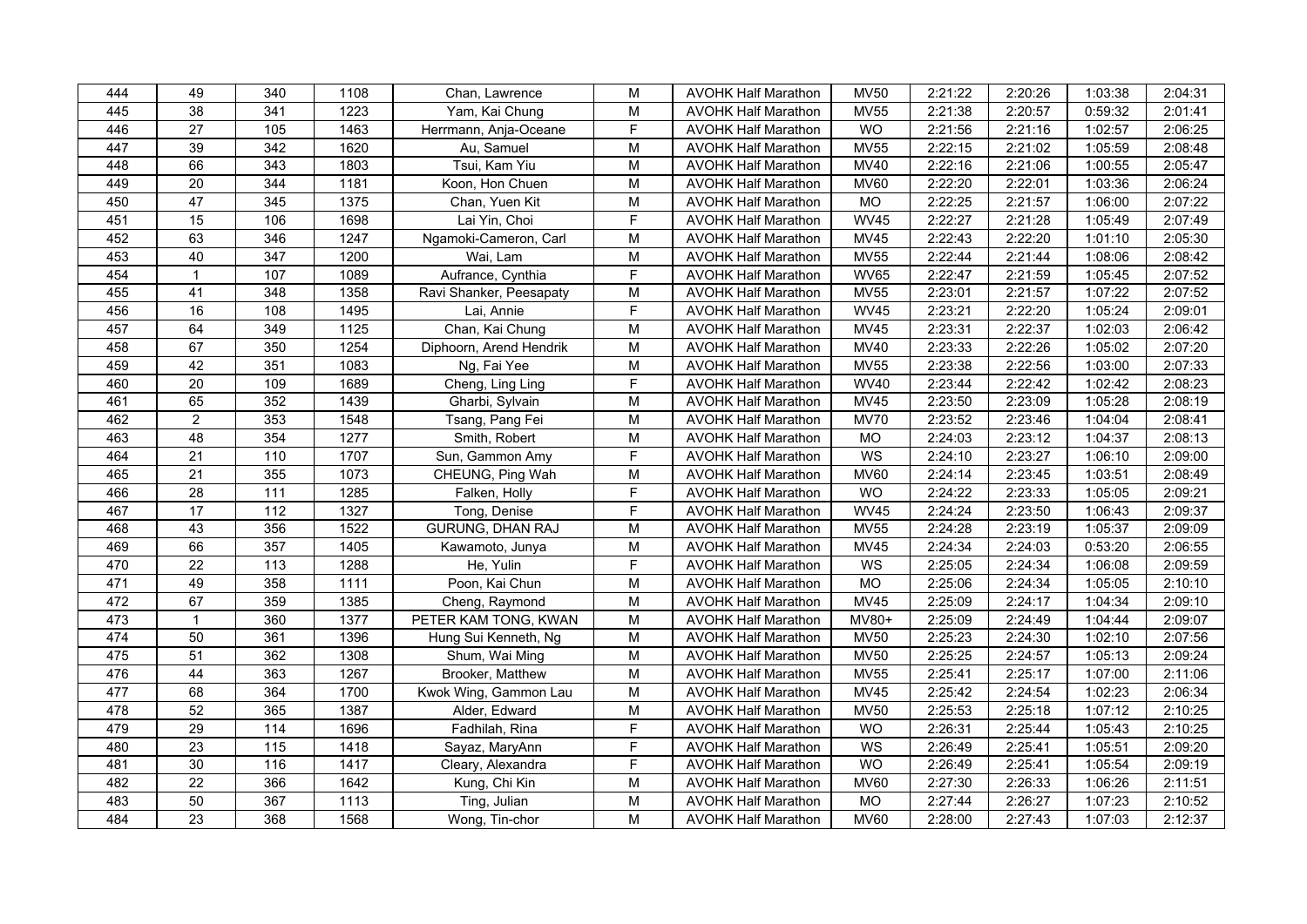| 485 | 24              | 117              | 1406 | Wing Kiu, lau              | $\mathsf F$                                                                           | <b>AVOHK Half Marathon</b> | WS          | 2:28:01 | 2:27:09 | 1:03:50 | 2:11:45 |
|-----|-----------------|------------------|------|----------------------------|---------------------------------------------------------------------------------------|----------------------------|-------------|---------|---------|---------|---------|
| 486 | 18              | 118              | 1052 | Lau, Tsui yiu Amy          | F                                                                                     | <b>AVOHK Half Marathon</b> | <b>WV45</b> | 2:28:09 | 2:26:58 | 1:07:28 | 2:13:20 |
| 487 | $\overline{21}$ | 119              | 1369 | CHENG, CHUNG YAN           | F                                                                                     | <b>AVOHK Half Marathon</b> | <b>WV40</b> | 2:28:32 | 2:27:08 | 1:08:01 | 2:13:14 |
| 488 | 45              | 369              | 1680 | Tam, Tak Kuen              | $\mathsf{M}% _{T}=\mathsf{M}_{T}\!\left( a,b\right) ,\ \mathsf{M}_{T}=\mathsf{M}_{T}$ | <b>AVOHK Half Marathon</b> | <b>MV55</b> | 2:29:03 | 2:28:13 | 1:02:59 | 2:10:40 |
| 489 | 8               | 370              | 1596 | Tong, Po Hang              | M                                                                                     | <b>AVOHK Half Marathon</b> | <b>MV65</b> | 2:29:19 | 2:28:12 | 1:03:37 | 2:11:12 |
| 490 | 19              | 120              | 1713 | Leung, Gammon Kitty        | F                                                                                     | <b>AVOHK Half Marathon</b> | <b>WV50</b> | 2:29:19 | 2:28:41 | 1:07:26 | 2:13:40 |
| 491 | $\overline{7}$  | 121              | 1688 | Leung, Ping Rita           | F                                                                                     | <b>AVOHK Half Marathon</b> | <b>WV55</b> | 2:29:23 | 2:28:25 | 1:05:51 | 2:12:25 |
| 492 | 24              | $\overline{371}$ | 1661 | Tam, Yan                   | M                                                                                     | <b>AVOHK Half Marathon</b> | <b>MV60</b> | 2:30:39 | 2:29:55 | 1:08:13 | 2:14:48 |
| 493 | 68              | 372              | 1401 | Ho, Ka Lim                 | M                                                                                     | <b>AVOHK Half Marathon</b> | <b>MV40</b> | 2:30:56 | 2:30:04 | 1:05:38 | 2:13:31 |
| 494 | 25              | 122              | 1802 | Aoki, Mariko               | F                                                                                     | <b>AVOHK Half Marathon</b> | WS          | 2:31:27 | 2:30:56 | 1:06:07 | 2:14:36 |
| 495 | 9               | 373              | 1491 | CHAN, KAM WING             | M                                                                                     | <b>AVOHK Half Marathon</b> | <b>MV65</b> | 2:31:48 | 2:31:33 | 1:05:42 | 2:13:47 |
| 496 | 69              | 374              | 1086 | Ohata, Bungo               | ${\sf M}$                                                                             | <b>AVOHK Half Marathon</b> | <b>MV40</b> | 2:31:49 | 2:31:00 | 1:06:41 | 2:15:03 |
| 497 | 70              | 375              | 1101 | Lam, Hin Chong             | ${\sf M}$                                                                             | <b>AVOHK Half Marathon</b> | <b>MV40</b> | 2:31:57 | 2:31:38 | 1:06:37 | 2:15:57 |
| 498 | 46              | 376              | 1280 | Leung, John                | ${\sf M}$                                                                             | <b>AVOHK Half Marathon</b> | <b>MV55</b> | 2:32:13 | 2:31:15 | 1:09:35 | 2:16:13 |
| 499 | 31              | 377              | 1794 | Chung, Lap Chi             | M                                                                                     | <b>AVOHK Half Marathon</b> | <b>WO</b>   | 2:32:18 | 2:31:47 | 1:05:41 | 2:14:51 |
| 500 | 26              | 123              | 1793 | Loke, Yin Ying             | F                                                                                     | <b>AVOHK Half Marathon</b> | WS          | 2:32:36 | 2:32:04 | 1:07:53 | 2:16:22 |
| 501 | 20              | 124              | 1737 | Benoza, Malyn              | $\mathsf F$                                                                           | <b>AVOHK Half Marathon</b> | <b>WV50</b> | 2:32:48 | 2:32:05 | 1:04:02 | 2:14:02 |
| 502 | $\overline{27}$ | 125              | 1388 | Mirabella, Pam             | $\overline{F}$                                                                        | <b>AVOHK Half Marathon</b> | WS          | 2:33:30 | 2:32:22 | 1:09:05 | 2:17:46 |
| 503 | 21              | 126              | 1166 | Whittaker, Gillian         | $\overline{F}$                                                                        | <b>AVOHK Half Marathon</b> | <b>WV50</b> | 2:33:30 | 2:32:22 | 1:09:05 | 2:17:48 |
| 504 | 53              | 378              | 1718 | Cheng, Gammon Kin Kei Ivan | M                                                                                     | <b>AVOHK Half Marathon</b> | <b>MV50</b> | 2:33:58 | 2:33:41 | 1:02:34 | 2:12:50 |
| 505 | 47              | 379              | 1272 | NG, Yun Hoi                | M                                                                                     | <b>AVOHK Half Marathon</b> | <b>MV55</b> | 2:34:47 | 2:33:33 | 1:08:28 | 2:17:54 |
| 506 | 10              | 380              | 1373 | K, WooSo                   | M                                                                                     | <b>AVOHK Half Marathon</b> | <b>MV65</b> | 2:34:51 | 2:34:37 | 1:03:45 | 2:16:27 |
| 507 | 71              | 381              | 1715 | Kwan, Gammon Chun Hung     | $\overline{\mathsf{M}}$                                                               | <b>AVOHK Half Marathon</b> | <b>MV40</b> | 2:35:04 | 2:34:21 | 1:06:51 | 2:15:49 |
| 508 | 48              | 382              | 1427 | Chiu, Man Shing            | ${\sf M}$                                                                             | <b>AVOHK Half Marathon</b> | MV55        | 2:35:04 | 2:34:51 | 1:04:03 | 2:15:31 |
| 509 | $\overline{22}$ | 127              | 1520 | Law, Sin Gwan Natalie      | F                                                                                     | <b>AVOHK Half Marathon</b> | <b>WV40</b> | 2:35:29 | 2:34:50 | 1:08:51 | 2:18:27 |
| 510 | 49              | 383              | 1112 | Lee, Chik Chung            | ${\sf M}$                                                                             | <b>AVOHK Half Marathon</b> | <b>MV55</b> | 2:35:48 | 2:35:15 | 1:10:36 | 2:19:40 |
| 511 | 19              | 128              | 1054 | So, Ming Fung              | $\overline{F}$                                                                        | <b>AVOHK Half Marathon</b> | <b>WV45</b> | 2:35:55 | 2:35:28 | 1:06:51 | 2:16:57 |
| 512 | $\overline{22}$ | 129              | 1526 | Walsh, Jacqueline          | $\overline{F}$                                                                        | <b>AVOHK Half Marathon</b> | <b>WV50</b> | 2:36:04 | 2:35:26 | 1:08:59 | 2:19:15 |
| 513 | 54              | 384              | 1789 | dai, qun                   | M                                                                                     | <b>AVOHK Half Marathon</b> | <b>MV50</b> | 2:36:09 | 2:35:08 | 1:15:56 | 2:20:56 |
| 514 | 32              | 130              | 1376 | Chan, Tak Yin              | F                                                                                     | <b>AVOHK Half Marathon</b> | <b>WO</b>   | 2:36:39 | 2:36:11 | 1:07:43 | 2:19:14 |
| 515 | 33              | 131              | 1005 | Lo, Belinda KM             | $\mathsf F$                                                                           | <b>AVOHK Half Marathon</b> | <b>WO</b>   | 2:36:50 | 2:36:22 | 1:09:47 | 2:21:00 |
| 516 | 20              | 132              | 1338 | Mak, Kayleigh              | F                                                                                     | <b>AVOHK Half Marathon</b> | <b>WV45</b> | 2:37:26 | 2:36:50 | 1:09:46 | 2:20:19 |
| 517 | 23              | 133              | 1782 | Lee, Wendy                 | F                                                                                     | <b>AVOHK Half Marathon</b> | <b>WV50</b> | 2:37:43 | 2:36:33 | 1:05:46 | 2:19:59 |
| 518 | 24              | 134              | 1264 | Lui, Flora                 | F                                                                                     | <b>AVOHK Half Marathon</b> | <b>WV50</b> | 2:38:03 | 2:37:08 | 1:06:15 | 2:20:47 |
| 519 | $\overline{21}$ | $\overline{135}$ | 1519 | PANG, SHUK HAN             | F                                                                                     | <b>AVOHK Half Marathon</b> | <b>WV45</b> | 2:38:03 | 2:37:08 | 1:06:14 | 2:20:28 |
| 520 | $\overline{3}$  | 385              | 1675 | Wood, Antony               | M                                                                                     | <b>AVOHK Half Marathon</b> | <b>MV70</b> | 2:38:35 | 2:37:56 | 1:11:03 | 2:21:13 |
| 521 | 50              | 386              | 1179 | \au, man to                | M                                                                                     | <b>AVOHK Half Marathon</b> | <b>MV55</b> | 2:38:50 | 2:38:31 | 1:01:33 | 2:20:00 |
| 522 | 34              | 136              | 1428 | Graham, Beatrix            | F                                                                                     | <b>AVOHK Half Marathon</b> | <b>WO</b>   | 2:39:48 | 2:38:51 | 1:11:56 | 2:22:35 |
| 523 | 55              | 387              | 1819 | Wai Hung Stephen, Chan     | ${\sf M}$                                                                             | <b>AVOHK Half Marathon</b> | <b>MV50</b> | 2:39:50 | 2:38:37 | 1:12:23 | 2:23:31 |
| 524 | 8               | 137              | 1697 | Ma, Man Yee                | $\mathsf F$                                                                           | <b>AVOHK Half Marathon</b> | <b>WV55</b> | 2:39:59 | 2:38:51 | 1:11:08 | 2:22:36 |
| 525 | 51              | 388              | 1597 | LO, Ka WIng Luke           | M                                                                                     | <b>AVOHK Half Marathon</b> | <b>MV55</b> | 2:40:55 | 2:40:22 | 1:07:10 | 2:23:31 |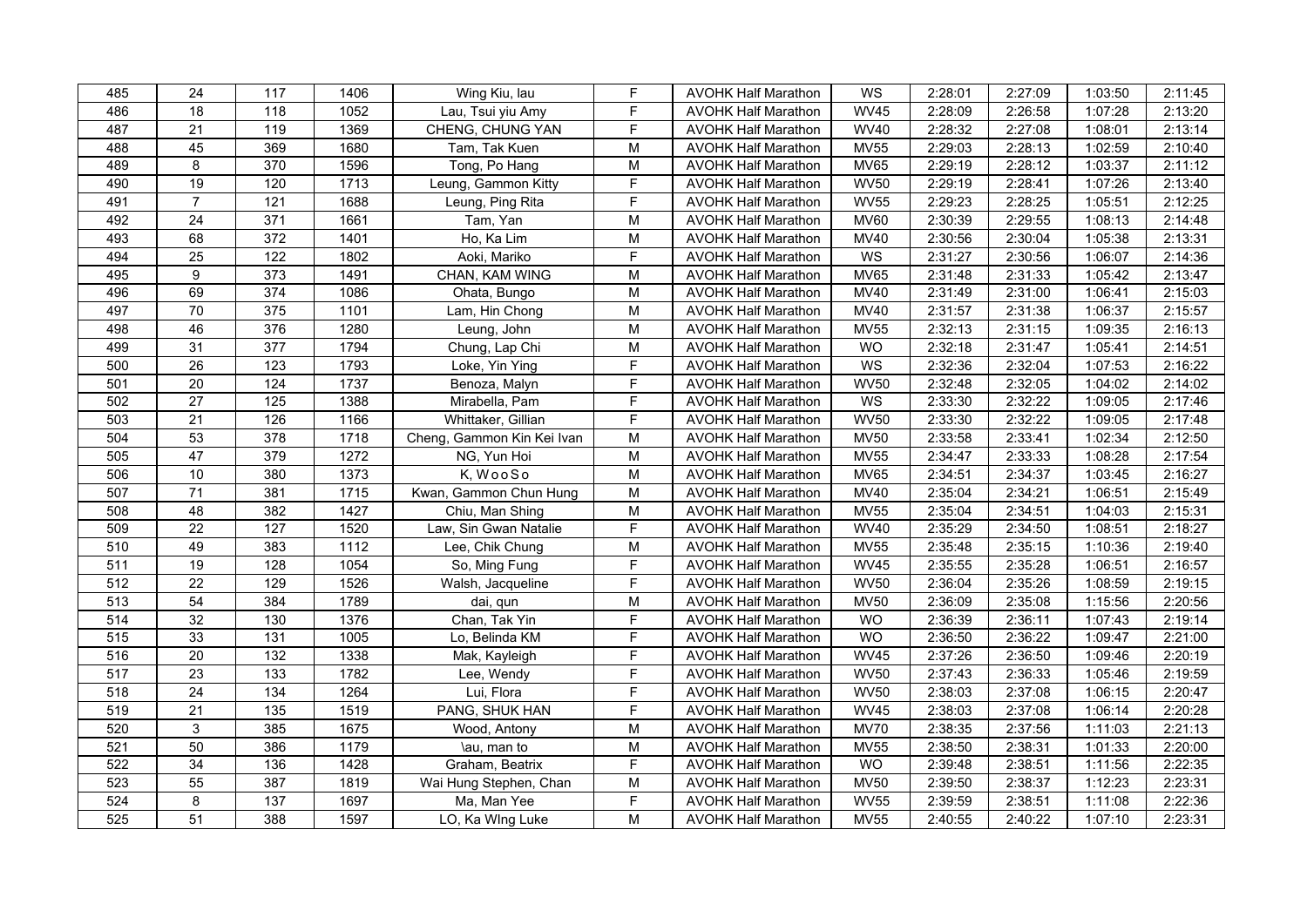| 526 | 52              | 389               | 1248 | Li, Wai Man Raymond    | M                                                                                     | <b>AVOHK Half Marathon</b> | <b>MV55</b> | 2:41:33 | 2:41:09 | 1:11:41 | 2:24:12 |
|-----|-----------------|-------------------|------|------------------------|---------------------------------------------------------------------------------------|----------------------------|-------------|---------|---------|---------|---------|
| 527 | 9               | 138               | 1430 | Tan, Emily             | F                                                                                     | <b>AVOHK Half Marathon</b> | <b>WV55</b> | 2:41:55 | 2:41:20 | 1:13:37 | 2:24:38 |
| 528 | $\overline{25}$ | 139               | 1627 | SZE-TO, PO CHU MONICA  | F                                                                                     | <b>AVOHK Half Marathon</b> | <b>WV50</b> | 2:41:56 | 2:40:49 | 1:11:12 | 2:25:00 |
| 529 | $\overline{23}$ | 140               | 1765 | Hung, Esther           | $\overline{F}$                                                                        | <b>AVOHK Half Marathon</b> | <b>WV40</b> | 2:41:57 | 2:40:55 | 1:14:43 | 2:26:17 |
| 530 | 28              | 141               | 1391 | Li, Leanne             | F                                                                                     | <b>AVOHK Half Marathon</b> | WS          | 2:42:00 | 2:41:12 | 1:22:55 | 2:26:44 |
| 531 | $72\,$          | 390               | 1252 | Tam, Teddy             | M                                                                                     | <b>AVOHK Half Marathon</b> | <b>MV40</b> | 2:42:00 | 2:41:12 | 1:22:54 | 2:26:45 |
| 532 | $\overline{2}$  | 391               | 1384 | Chan, Wing On          | ${\sf M}$                                                                             | <b>AVOHK Half Marathon</b> | <b>MV75</b> | 2:42:10 | 2:41:42 | 1:15:20 | 2:26:03 |
| 533 | 26              | 142               | 1098 | LAM, YONNIE            | $\overline{F}$                                                                        | <b>AVOHK Half Marathon</b> | <b>WV50</b> | 2:43:10 | 2:42:12 | 1:12:39 | 2:25:22 |
| 534 | $\overline{51}$ | 392               | 1192 | Lui, Albert            | M                                                                                     | <b>AVOHK Half Marathon</b> | MO          | 2:44:47 | 2:43:47 | 1:15:30 | 2:28:35 |
| 535 | 53              | 393               | 1110 | kwok, sw               | M                                                                                     | <b>AVOHK Half Marathon</b> | <b>MV55</b> | 2:45:03 | 2:43:53 | 1:15:28 | 2:27:25 |
| 536 | 73              | 394               | 1142 | Mak, Chun Yin          | M                                                                                     | <b>AVOHK Half Marathon</b> | <b>MV40</b> | 2:45:17 | 2:44:30 | 1:15:26 | 2:28:27 |
| 537 | 29              | 143               | 1735 | De Torres, Margie      | $\overline{F}$                                                                        | <b>AVOHK Half Marathon</b> | WS          | 2:45:18 | 2:44:54 | 1:11:27 | 2:25:50 |
| 538 | 30              | 144               | 1078 | Chan, Man Lee          | F                                                                                     | <b>AVOHK Half Marathon</b> | WS          | 2:46:06 | 2:45:01 | 1:15:04 | 2:28:58 |
| 539 | 52              | 395               | 1442 | Tse, Chun Lon          | M                                                                                     | <b>AVOHK Half Marathon</b> | <b>MO</b>   | 2:46:14 | 2:45:49 | 1:13:36 | 2:28:02 |
| 540 | 56              | 396               | 1712 | Tai, Gammon Kenneth    | M                                                                                     | <b>AVOHK Half Marathon</b> | <b>MV50</b> | 2:46:47 | 2:46:08 | 1:06:28 | 2:23:11 |
| 541 | 57              | 397               | 1124 | LAM, SHU MING          | $\mathsf{M}% _{T}=\mathsf{M}_{T}\!\left( a,b\right) ,\ \mathsf{M}_{T}=\mathsf{M}_{T}$ | <b>AVOHK Half Marathon</b> | <b>MV50</b> | 2:47:01 | 2:46:02 | 1:13:17 | 2:28:14 |
| 542 | $\overline{25}$ | 398               | 1660 | Tsui, Yu Kai           | $\mathsf{M}% _{T}=\mathsf{M}_{T}\!\left( a,b\right) ,\ \mathsf{M}_{T}=\mathsf{M}_{T}$ | <b>AVOHK Half Marathon</b> | <b>MV60</b> | 2:47:29 | 2:47:06 | 1:14:51 | 2:31:07 |
| 543 | 74              | 399               | 1199 | Ng, Oliver             | $\mathsf{M}% _{T}=\mathsf{M}_{T}\!\left( a,b\right) ,\ \mathsf{M}_{T}=\mathsf{M}_{T}$ | <b>AVOHK Half Marathon</b> | <b>MV40</b> | 2:47:34 | 2:46:45 | 1:07:30 | 2:31:32 |
| 544 | 26              | 400               | 1814 | Yeung, Wilson          | $\overline{M}$                                                                        | <b>AVOHK Half Marathon</b> | <b>MV60</b> | 2:47:50 | 2:47:44 | 1:14:08 | 2:29:41 |
| 545 | 27              | 145               | 1269 | DAVIS, Anne            | F                                                                                     | <b>AVOHK Half Marathon</b> | <b>WV50</b> | 2:47:58 | 2:46:59 | 1:13:13 | 2:30:46 |
| 546 | 24              | 146               | 1710 | Wan, Gammon Yuk Ping   | F                                                                                     | <b>AVOHK Half Marathon</b> | <b>WV40</b> | 2:48:07 | 2:47:25 | 1:10:18 | 2:27:34 |
| 547 | $\overline{2}$  | 401               | 1448 | WHITTLE, REX           | M                                                                                     | <b>AVOHK Half Marathon</b> | MV80+       | 2:48:58 | 2:47:39 | 1:15:58 | 2:32:15 |
| 548 | 10              | $\frac{147}{147}$ | 1194 | Chong, Sau Ling        | $\overline{F}$                                                                        | <b>AVOHK Half Marathon</b> | <b>WV55</b> | 2:49:31 | 2:49:10 | 1:16:32 | 2:30:35 |
| 549 | $\overline{58}$ | 402               | 1065 | Yeung, Sau Chung       | $\mathsf{M}% _{T}=\mathsf{M}_{T}\!\left( a,b\right) ,\ \mathsf{M}_{T}=\mathsf{M}_{T}$ | <b>AVOHK Half Marathon</b> | <b>MV50</b> | 2:49:38 | 2:49:19 | 1:18:06 | 2:31:32 |
| 550 | $\overline{28}$ | 148               | 1300 | Phoebus, Elly          | F                                                                                     | <b>AVOHK Half Marathon</b> | <b>WV50</b> | 2:50:06 | 2:49:16 | 1:12:52 | 2:31:22 |
| 551 | 69              | 403               | 1557 | 杨,胜洁                   | $\mathsf{M}% _{T}=\mathsf{M}_{T}\!\left( a,b\right) ,\ \mathsf{M}_{T}=\mathsf{M}_{T}$ | <b>AVOHK Half Marathon</b> | <b>MV45</b> | 2:50:19 | 2:49:59 | 1:14:28 | 2:32:01 |
| 552 | $\overline{27}$ | 404               | 1334 | Choi, Tat Hung Boris   | $\mathsf{M}% _{T}=\mathsf{M}_{T}\!\left( a,b\right) ,\ \mathsf{M}_{T}=\mathsf{M}_{T}$ | <b>AVOHK Half Marathon</b> | <b>MV60</b> | 2:51:01 | 2:50:16 | 1:13:29 | 2:29:52 |
| 553 | 31              | 149               | 1163 | Cheng, Mina            | $\mathsf F$                                                                           | <b>AVOHK Half Marathon</b> | WS          | 2:51:28 | 2:51:12 | 1:13:02 | 2:32:21 |
| 554 | $\overline{29}$ | 150               | 1255 | Ho, Millie             | F                                                                                     | <b>AVOHK Half Marathon</b> | <b>WV50</b> | 2:52:13 | 2:51:45 | 1:14:45 | 2:32:15 |
| 555 | $\overline{70}$ | 405               | 1121 | MA, CHUNG MING         | M                                                                                     | <b>AVOHK Half Marathon</b> | <b>MV45</b> | 2:52:33 | 2:51:13 | 1:12:17 | 2:31:35 |
| 556 | 59              | 406               | 1337 | Lee, Wing Kwong        | M                                                                                     | <b>AVOHK Half Marathon</b> | <b>MV50</b> | 2:52:53 | 2:52:18 | 1:16:41 | 2:39:32 |
| 557 | 28              | 407               | 1004 | Lo, Philip K W         | M                                                                                     | <b>AVOHK Half Marathon</b> | <b>MV60</b> | 2:53:21 | 2:52:52 | 1:20:16 |         |
| 558 | $\overline{75}$ | 408               | 1728 | To, Gammon Hoi wing    | M                                                                                     | <b>AVOHK Half Marathon</b> | <b>MV40</b> | 2:53:24 | 2:52:29 | 0:58:57 | 2:20:43 |
| 559 | 29              | 409               | 1190 | CHUNG, MAN KIN         | M                                                                                     | <b>AVOHK Half Marathon</b> | <b>MV60</b> | 2:55:42 | 2:54:41 | 1:16:47 | 2:36:06 |
| 560 | $\overline{22}$ | 151               | 1636 | LEE, WAI YIN           | $\overline{F}$                                                                        | <b>AVOHK Half Marathon</b> | <b>WV45</b> | 2:56:12 | 2:55:06 | 1:20:17 | 2:38:21 |
| 561 | 60              | 410               | 1624 | SHING, NG              | M                                                                                     | <b>AVOHK Half Marathon</b> | <b>MV50</b> | 2:56:31 | 2:55:13 | 1:20:50 | 2:39:36 |
| 562 | 32              | 152               | 1477 | Chow, Brenda           | F                                                                                     | <b>AVOHK Half Marathon</b> | WS          | 2:57:05 | 2:56:32 | 1:16:39 | 2:39:31 |
| 563 | 71              | 411               | 1189 | Krishnan, Kalyanaraman | M                                                                                     | <b>AVOHK Half Marathon</b> | MV45        | 2:57:30 | 2:56:32 | 1:20:43 | 2:39:07 |
| 564 | 53              | 412               | 1755 | Ng, Kwing Lun          | ${\sf M}$                                                                             | <b>AVOHK Half Marathon</b> | <b>MS</b>   | 2:58:38 | 2:57:50 | 1:15:27 | 2:35:56 |
| 565 | $\overline{a}$  | 153               | 1555 | Lim, Evelyn            | $\mathsf F$                                                                           | <b>AVOHK Half Marathon</b> | <b>WV65</b> | 2:58:50 | 2:58:42 | 1:17:21 | 2:39:55 |
| 566 | 76              | 413               | 1605 | Wisesa, Adhitya        | M                                                                                     | <b>AVOHK Half Marathon</b> | <b>MV40</b> | 3:00:18 | 2:59:45 | 1:15:16 | 2:38:58 |